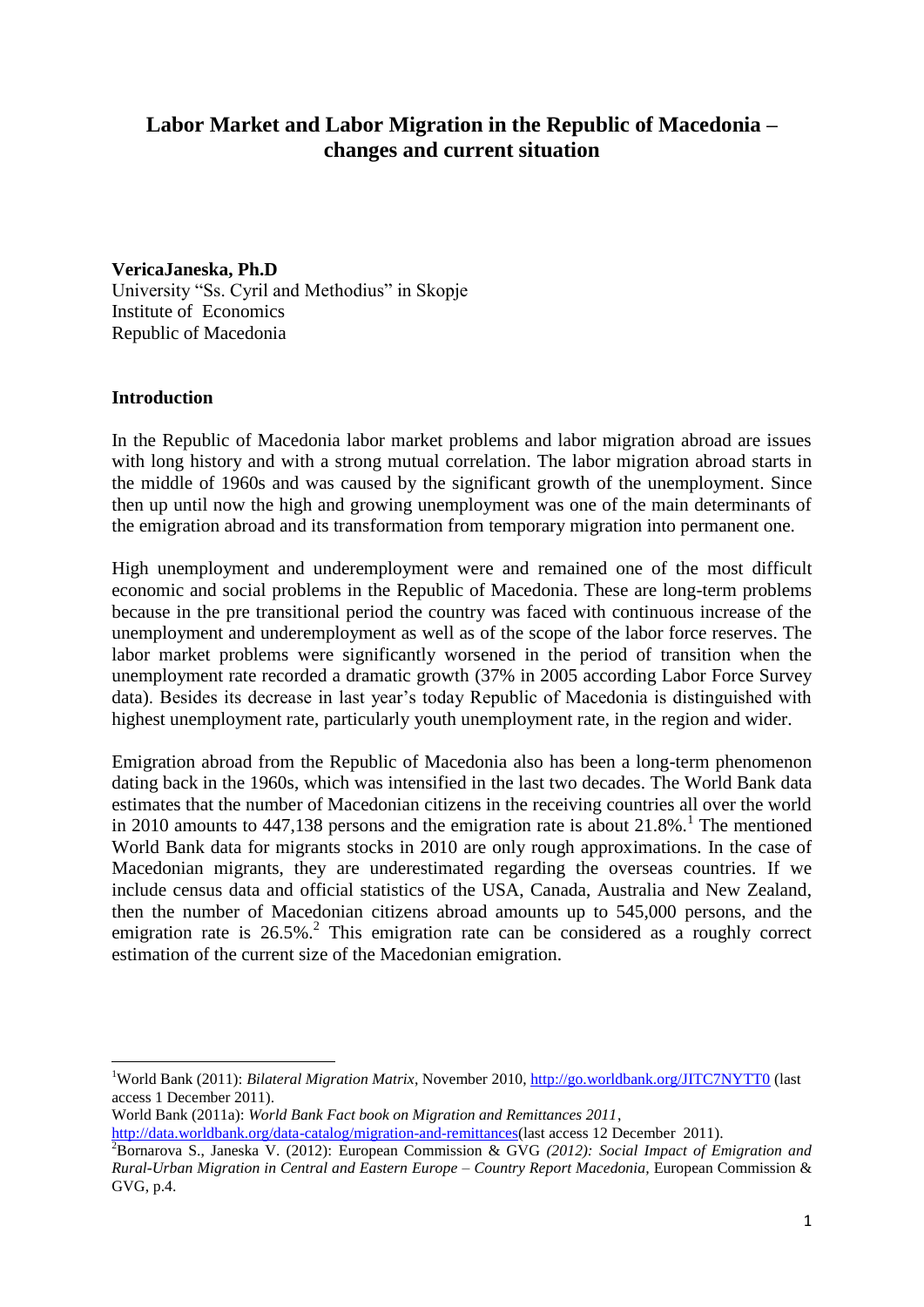# **1. Labor market and labor migration in pre transitional period**

Lobor market changes in the pre transitional period were determined by the low level of economic development and the structure of the Macedonian economy, intensive process of deagrarisation and the population development.

Despite the increasing growth rates of Macedonian economy, due to its structure in which capital intensive industry prevails, the number of new jobs was insufficient to absorb the inflow of a new generation of labour force. In the same time starts intensive process of deagrarisation. In the period 1953–1961, the total agricultural population fell by about 97,000 and during the inter censual period (1961–1971) by about 64,400 persons. The largest extent of change occurred in the period 1971–1981. At the same time, while the data are incomparable, $3$  the reduction of the labour force is most apparent, because it reached about 265,000 persons. Such changes are the result of a fast process of industrialisation, as well as the intensive and spontaneous transfer of an agricultural into a non-agricultural population.

The population development in the pre transitional period was characterized by high growth of the total and working-age population thatimplicates large inflowof newgeneration oflabor force (Table 1). In the same time the activity rates remained at a relatively low level (about 40%), and labor force participation rates decreased significantly. For this period is characteristic and large increase inthe demographicreserve of the labor force.

| <b>Table 1</b>                                         |          |               |        |                             |           |           |         |  |  |  |  |  |  |
|--------------------------------------------------------|----------|---------------|--------|-----------------------------|-----------|-----------|---------|--|--|--|--|--|--|
| Socio-demographic data about the Republic of Macedonia |          |               |        |                             |           |           |         |  |  |  |  |  |  |
|                                                        |          | Number / rate |        | Increase / decrease $(\% )$ |           |           |         |  |  |  |  |  |  |
|                                                        | 1953     | 1961          | 1971   | 1953-1961                   | 1961-1971 | 1971-1981 |         |  |  |  |  |  |  |
| 1. Total population                                    | 13045141 | 1406003       |        | 1647308 1909136             | 7.8       | 17.2      | 15.9    |  |  |  |  |  |  |
| 2. Working-age population (15-64)                      | 729453   | 789037        |        | 987899 1196413              | 8.2       | 25.2      | 21.1    |  |  |  |  |  |  |
| 3. Active population (labour force)                    | 531903   | 554374        | 630346 | 750416                      | 4.2       | 13.7      | 19.0    |  |  |  |  |  |  |
| 3.1. Economically active population                    | 531903   | 554374        | 630346 | <b>750416</b>               | 4.2       | 13.7      | 19.0    |  |  |  |  |  |  |
| - Employed                                             | 108730   | 199312        | 270379 | 453378                      | 83.3      | 35.7      | 67.7    |  |  |  |  |  |  |
| - Active agricultural population                       | 423173   | 355062        | 359967 | 297038                      | $-16.1$   | 1.4       | $-17.5$ |  |  |  |  |  |  |
| 3.2. Unemployed persons                                | 9884     | 30022         | 57364  | 126645                      | 203.7     | 91.1      | 120.8   |  |  |  |  |  |  |
| Crude activity rate (labour force in                   |          |               |        |                             |           |           |         |  |  |  |  |  |  |
| % of total population)                                 | 40.8     | <b>39.4</b>   | 38.3   | 39.3                        |           |           |         |  |  |  |  |  |  |
| Labour force participation rate                        |          |               |        |                             |           |           |         |  |  |  |  |  |  |
| (labour force in % of working-age)                     |          |               |        |                             |           |           |         |  |  |  |  |  |  |
| population population)                                 | 72.9     | 70.3          | 63.8   | 62.7                        |           |           |         |  |  |  |  |  |  |

Source: State Statistical Office, Republic of Macedonia, Censuses of Population 1953, 1961, 1971 and 1981.

1

As for the employment up until 1990s, although it was increased for about five times, the employment rates were relatively low. The unemployment in the Republic of Macedonia has been continuously evidenced since 1953. The number of unemployed between 1953 and 1965, beside the oscillations increased from 5912 to 36610 persons. Since 1965 starts long term and almost continuous growth of the unemployment. In the following decades, within

<sup>&</sup>lt;sup>3</sup> The data are not completely comparable due to the change in the definition of the agricultural population. In 1953, 1961 and 1971, the total agricultural population was defined according to occupation, and in 1981 and 1994 it was defined according to sector of employment.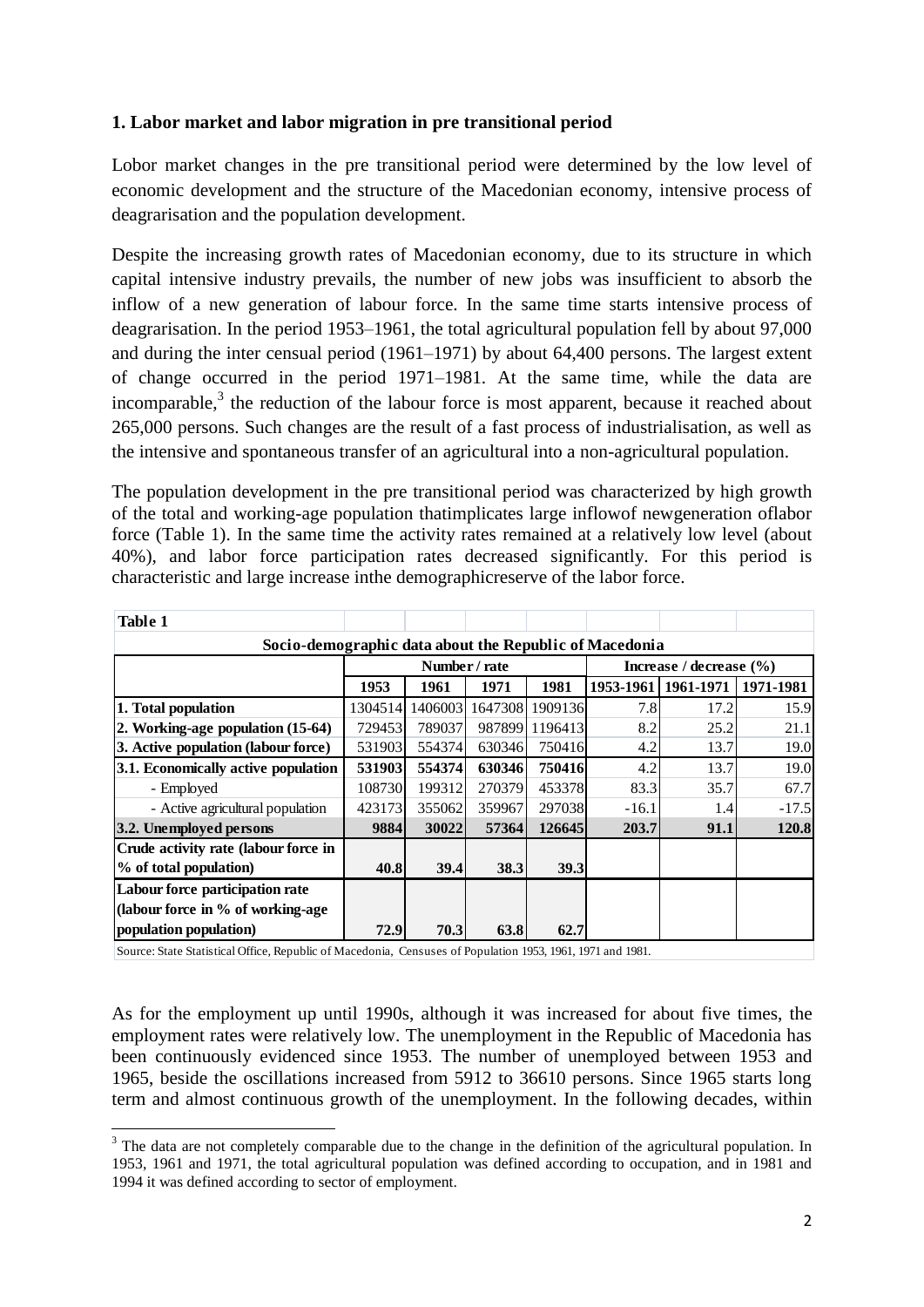the former Yugoslav Federation, it was an area with highest unemployment rates, which from the mid of the 1970s and during the 1980s of the last century amounted about one fifth of the total labour force<sup>4</sup>.



The changes in the scope and nature of emigration since 1945 correspond to the country's social and economic development stages, and the changes in the migration policies of the receiving countries. In this respect, in pre transitional period three periods can be identified<sup>5</sup>

*The first period*(from 1945 to early sixties), is distinguished by intensive emigration of persons of Turkish nationality. The total number of emigrants in the period 1953-1961 is estimated at about 164,000 persons. According to the data of the Ministry of Internal Affairs, 127,000 emigrants who left the country and settled in Turkey in the period from 1951 until the 1<sup>st</sup> June 1958<sup>6</sup> were of Turkish nationality. Unliketheemigrationof the Turks, theeconomic, politicalandothertypes ofemigration for Macedonian citizens during this period wereforbiddenand therefore carried outonan illegalbasis.

*The second period* (1961-1975), is characterised by the further emigration of Turks and the beginning of economic emigration (temporary employment abroad and permanent emigration to overseas countries). The contemporary emigration abroad started in the first half of the sixties with the change of the political attitude towards the international migration, caused by the economic reform and increased unemployment. The data of the Ministry of Internal Affairs show that during the period 1961-1971 about 47,000 persons permanently left the country (74% of them were Turks). According to the data of the Population Census in 1971, 56,449 persons were registered as Macedonian citizens abroad (96.4% of them were migrant workers)<sup>7</sup>. The majority of them were temporary employed abroad through the Employment Agency.

*The third period* (1976-1990), is characterised by a decrease of employment abroad in the period 1976-1985, and their re-growth in the second half of the eighties; more intensive return of migrant workers; reunification of families of those staying behind; increase of births

**.** 

<sup>&</sup>lt;sup>4</sup>As for those unemployment rates it should be pointed out that in the labour force i.e. employed the active agricultural population was not included.

<sup>5</sup> JaneskaVerica, *Contemporary International Migration, the Emigration from the Republic of Macedonia and the Socio-economic Development*, Institute of Economics, Skopje, 2001, p. 166-172.

<sup>&</sup>lt;sup>6</sup>These are data about deregistration of Turks in local offices of the Ministry of Internal Affairs. The number of Turks in 1953 amounts to 203,938 and in 2002 to 77,959 persons.

<sup>&</sup>lt;sup>7</sup>Only a small part (2016 persons or 3.6%) of the total number of Macedonian citizens abroad (registered by the Population Census in 1971) were family members. This implicates that temporary and circular economic emigration of Macedonian citizens prevails within the emigration abroad.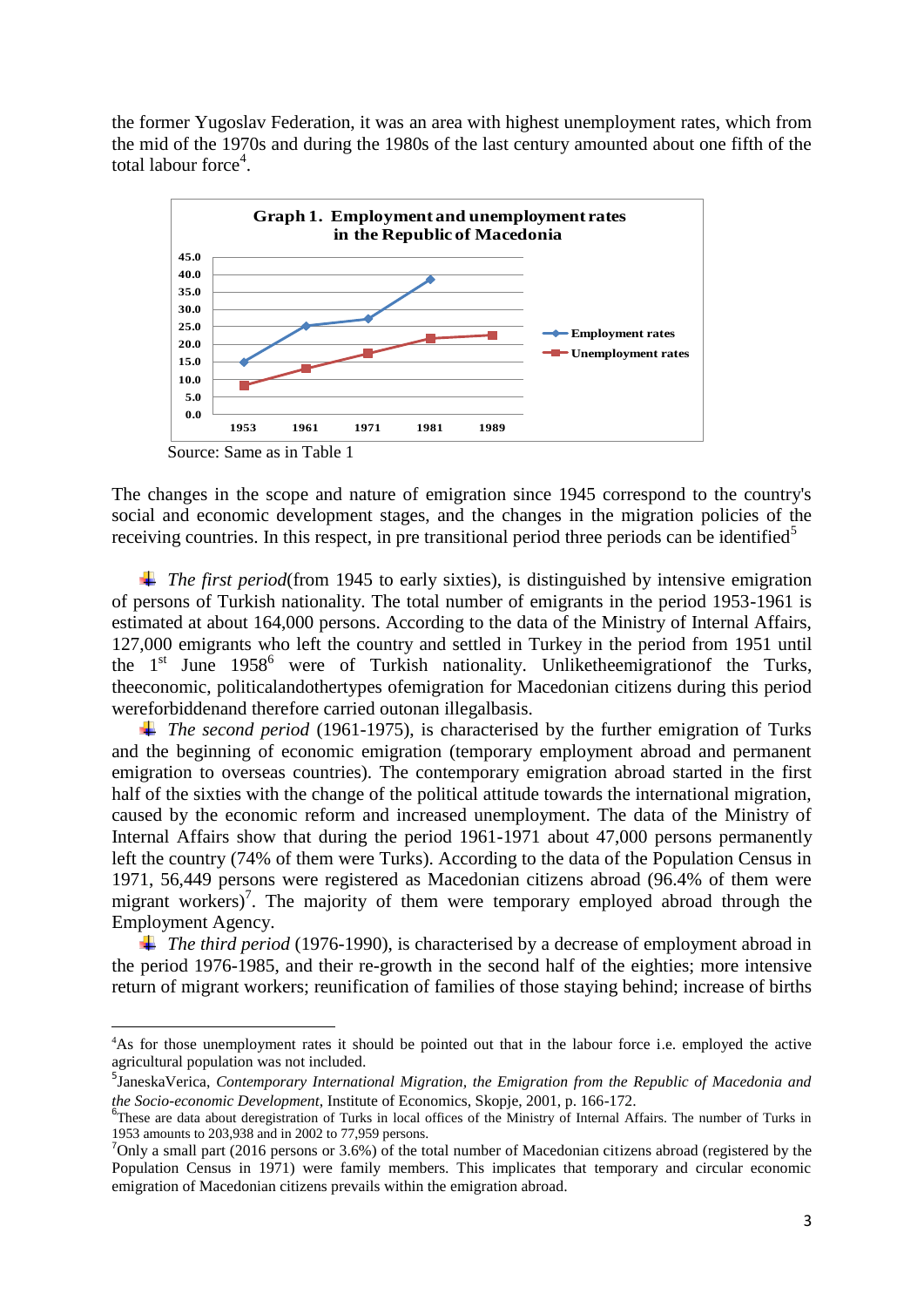of children of Macedonian parents abroad (self-reproduction of the migrating contingent) and gradual transformation of temporary stay into permanent one.

The total number of temporary employed persons abroad through the Employment Agency in the period 1967-1990 amounts to 84,567, of which 63.6% have left the country from 1967 until 1975, and 25.5% in the period 1985-1990. In the same period (1967-1990) the number of the registered returnees amounts to  $55,245$  persons<sup>8</sup>. The majority of them (73.5%) returned after 1975. In the inter-census period 1971-1981 the number of migrant family members increases from 2,016 to 42,958 persons. With the Population Census 1981, 19,528 persons were registered as born abroad.

*Above mentioned figures shows that in the pre transitional period there was significant number of Macedonian citizens abroad with prolonged or permanent residence abroad. Established migration networks were one of the main determinants of the emigration in the period of transition.*

### **2. Labor market and labor migration in last two decades**

Since 1990 the Republic of Macedonia faced significant changes in terms of economic, demographic and social development. The real growth rates were negative from 1991 to 1995, and after an increase with more or less emphasized oscillations (real growth rates have negative values in 2001 and 2009) was noticeable. The GDP increased from 3523 in 1996 to 7504 in 2011 (million EUR at current rate), and GDP per capita (in EUR at current rate) from 1777 to 3376 respectively<sup>9</sup>. GDP per capita at PPP in 1999 was 27.0% and in 2009 it reached  $36\%$  of the EU average<sup>10</sup>. In the period 1990-2001 the real wages declined by more than 50%. 11

Perhaps the hardest impact came along with the painful process of privatisation, restructuring and bankruptcy of state-owned enterprises that caused a mass of people being left redundant and excluded from the labour market. The transition from socialism to a market oriented system lead to collapsing of many enterprises. In the course of few years, many socially owned enterprises have been privatized, and a huge proportion (over 200.000) of the population has become unemployed. Unemployment rates rose sharply and also in the past years remained at a high level. In these circumstances living standards eroded in many sectors of the population, while relative poverty rates (calculated as the percentage of persons whose expenditure is below 70% of median equivalent expenditure) increased from 19% (1999) to 30,4%  $(2011)^{12}$ . In summary, the cumulative effect of problems, arising from underdevelopment and the socially stressful process of transition, had a dramatic impact on the social status of Macedonian citizens in general. Unfavourable socio-economic development and particularly the great changes on the labour market were main determinants for the intensification of the emigration abroad.

1

<sup>&</sup>lt;sup>8</sup> These are data from the Employment Agency records on the number of returnees from those who were temporarily employed abroad through the employment offices.

<sup>9</sup> Source: National Bank of the Republic of Macedonia (www.nbrm.gov.mk)

<sup>&</sup>lt;sup>10</sup>State Statistical Office, *Relative Poverty Line*, News Release No. 4.1.11.48, Skopje, 2011.

<sup>&</sup>lt;sup>11</sup>UNDP, *Support to Capacity Building in Social Development*, Project Document, Skopje, 1998, p. 2).

<sup>&</sup>lt;sup>12</sup>State Statistical Office, *Relative Poverty Line*, News Release No. 4.1.12.50, Skopje, 2012.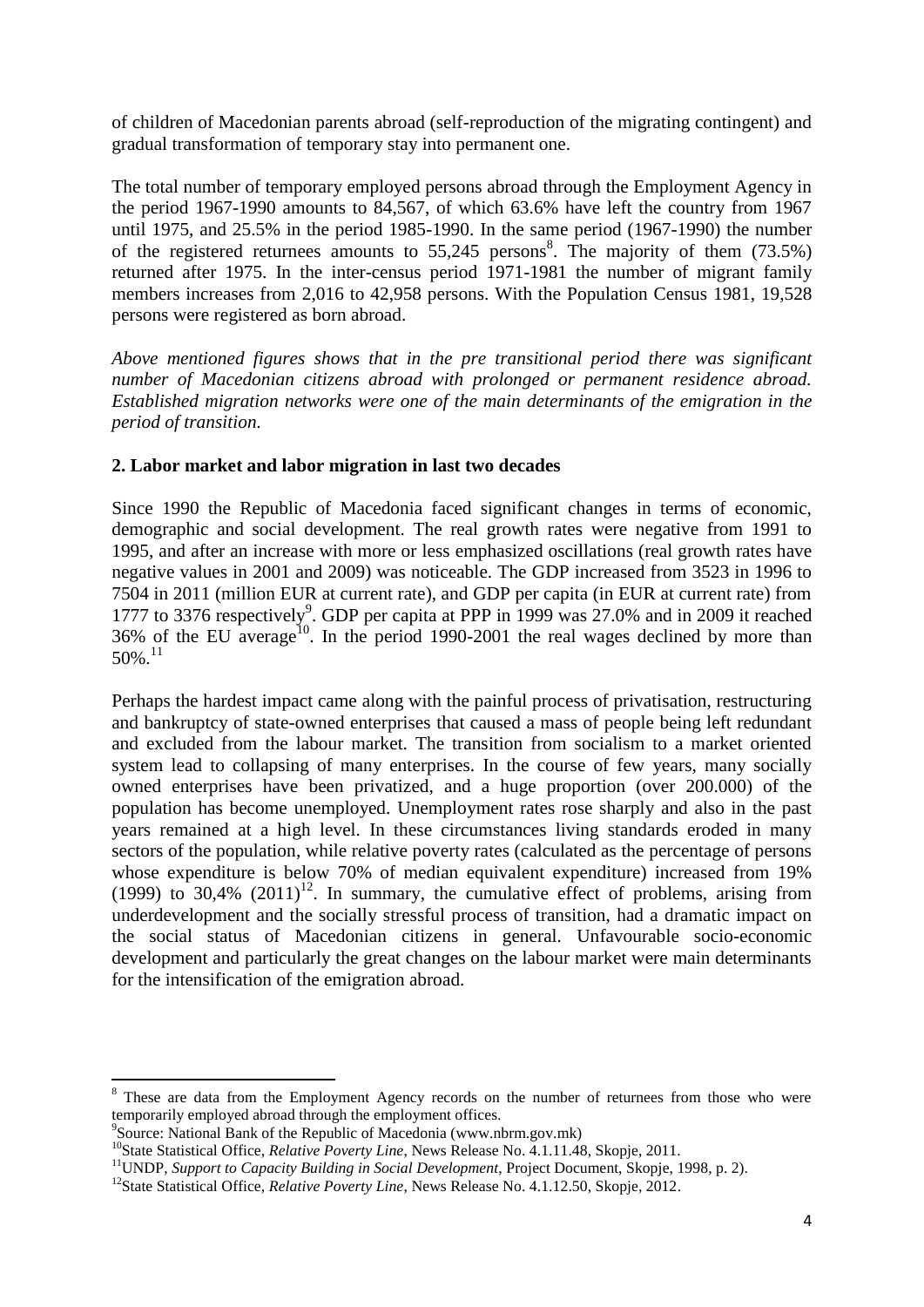### *2.1. Labor market features*

Republic of Macedonia entered the transition period with more than 150 thousand unemployed persons and with the same number of over employed persons because of the administrative, but unproductive employment done in the previous period (especially in the 1980s).

Demographic trends in the Republic of Macedonia cannot be distinguished as significant factor for current labour market situation.Population census data show that within the last inter census period 1994-2002, the total population growth in the country and the workingage population was significantly decreased  $(3.9\%$  i.e.  $7.0\%$ <sup>13</sup>. According population projections data in last decade (2002-2011) these indicators amounts 1.8% and 5.2%.

Census data (1994 and 2002) for the active population are not comparabledue to the different methodology that was applied referring to the economic structure of the population<sup>14</sup>.So, since 1996 the Labor Force Survey (LFS) is the only data source that provides comprehensive and more or less relevant information for the labor market changes in the Republic of Macedonia (Table 1). They show that in the period 1999-2012 the average values of crude activity rate amounts 59.1% and of the labour force participation rate 66.7%. In 2012 the values of these indicators amounted 56.5% and 63.9% respectively (Table 2). These indicators show that low activity of the population, and particularly of the working age population is one of the main features of the Macedonian labor market. For example in 2011 the labour force participation rate in Republic of Macedonia amounts 64.2% and in EU 27 71.4%.

| Table 2                                                                                       |                                               |                                                           |                                                          |                                  |                                          |  |  |  |  |  |  |  |
|-----------------------------------------------------------------------------------------------|-----------------------------------------------|-----------------------------------------------------------|----------------------------------------------------------|----------------------------------|------------------------------------------|--|--|--|--|--|--|--|
| Activity rate and labor force participation rate in the Republic of Macedonia,<br>1999 - 2012 |                                               |                                                           |                                                          |                                  |                                          |  |  |  |  |  |  |  |
|                                                                                               | <b>Working-age</b><br>population<br>$(15-64)$ | <b>Active</b><br>population<br>(labor force)<br>$(15-64)$ | <b>Inactive</b><br>working-age<br>populatin<br>$(15-64)$ | <b>Crude activity</b><br>$rate*$ | <b>Labor</b> force<br>participation rate |  |  |  |  |  |  |  |
| 1999                                                                                          | 1336958                                       | 798819                                                    | 538139                                                   | 52.6                             | 59.7                                     |  |  |  |  |  |  |  |
| 2000                                                                                          | 1346921                                       | 804049                                                    | 542871                                                   | 52.9                             | 59.7                                     |  |  |  |  |  |  |  |
| 2001                                                                                          | 1369327                                       | 845888                                                    | 523441                                                   | 55.5                             | 61.8                                     |  |  |  |  |  |  |  |
| 2002                                                                                          | 1359203                                       | 812649                                                    | 546551                                                   | 52.6                             | 59.8                                     |  |  |  |  |  |  |  |
| 2003                                                                                          | 1388600                                       | 850900                                                    | 537700                                                   | 54.5                             | 61.3                                     |  |  |  |  |  |  |  |
| 2004                                                                                          | 1404606                                       | 825210                                                    | 579396                                                   | 52.2                             | 58.8                                     |  |  |  |  |  |  |  |
| 2005                                                                                          | 1416744                                       | 860027                                                    | 556720                                                   | 54.1                             | 60.7                                     |  |  |  |  |  |  |  |
| 2006                                                                                          | 1421180                                       | 883967                                                    | 537214                                                   | 55.1                             | 62.2                                     |  |  |  |  |  |  |  |
| 2007                                                                                          | 1432852                                       | 899257                                                    | 533596                                                   | 55.7                             | 62.8                                     |  |  |  |  |  |  |  |
| 2008                                                                                          | 1434801                                       | 911602                                                    | 523198                                                   | 56.3                             | 63.5                                     |  |  |  |  |  |  |  |
| 2009                                                                                          | 1439483                                       | 921055                                                    | 518427                                                   | 56.7                             | 64.0                                     |  |  |  |  |  |  |  |
| 2010                                                                                          | 1447957                                       | 930074                                                    | 517883                                                   | 56.9                             | 64.2                                     |  |  |  |  |  |  |  |
| 2011                                                                                          | 1454732                                       | 933389                                                    | 521342                                                   | 56.8                             | 64.2                                     |  |  |  |  |  |  |  |
| 2012                                                                                          | 1464036                                       | 935260                                                    | 528776                                                   | 56.5                             | 63.9                                     |  |  |  |  |  |  |  |

\* Share of the labor force in the population 15 and over.

**.** 

Source: State Statistical Office of the Republic of Macedonia, Labor Force Survey, Statistical Rewuies, No. 2.4.2.08/410 (2001); 2.4.2.21/429 (2002); 2.4.3.13/453 (2003); 2.4.5.02/494(2004); 2.4.6.07/531 (2005); 2.4.8.06 (2007); 2.4.9.12/632 (2008); 2.4.10.04/651 (2009); 2.4.11.09/692 (2010); 2.4.12.11/727 (2011); 2.4.13.06/745 (2012)

 $13$  Over the period 1981 and 1994, the growth of the total population in the country amounted 7.6%, the working-age population 10.7%.

 $14$  In the Population census 2002 relating to the economic structure of the population was applied the same methodology as in the Labour Force Survey.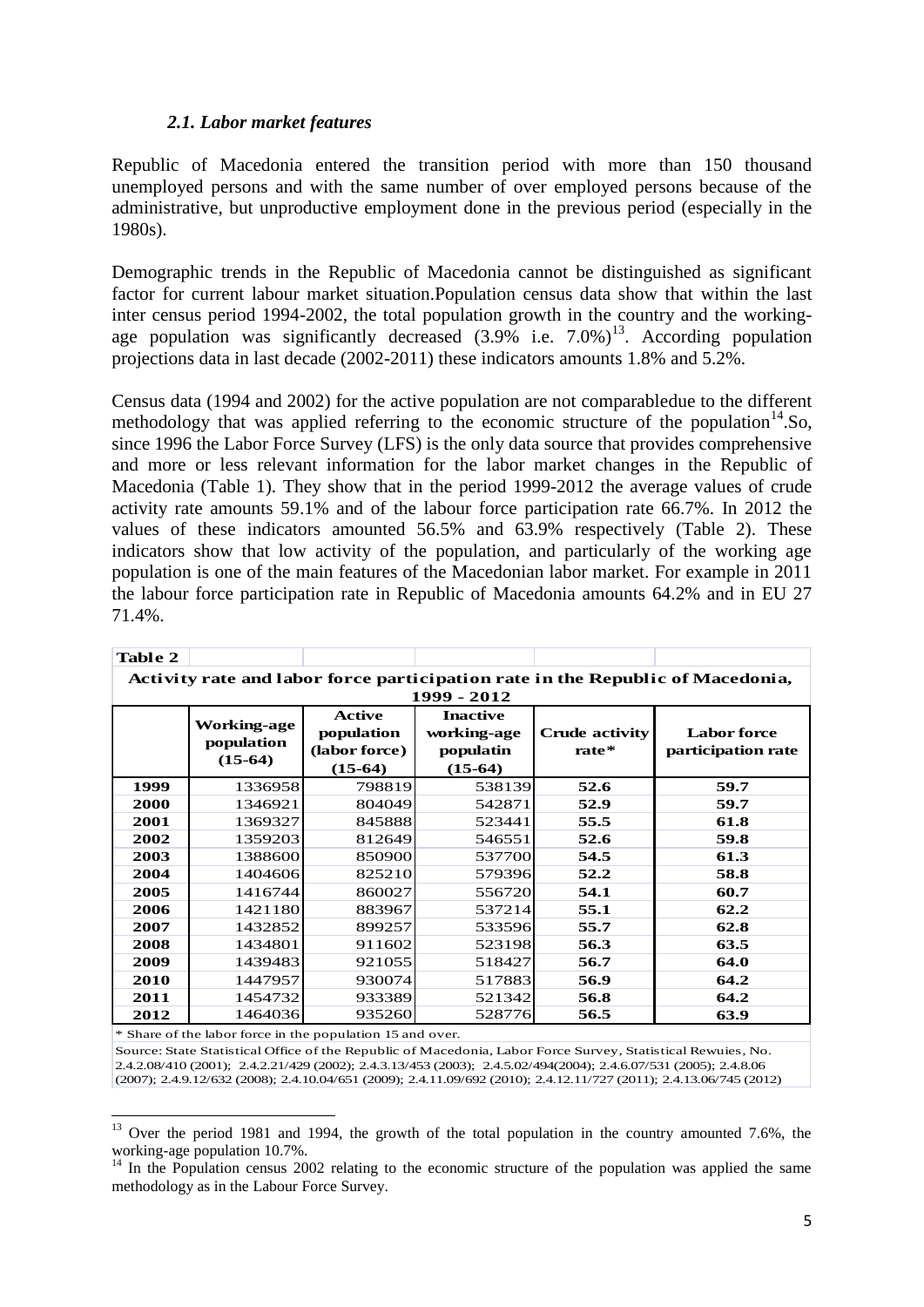*Another characteristic of the Macedonian labour market is the great scope of the inactive working-age population (more than 500000 persons), which implies the existence of a large demographic reserves of the labour force*. In this respect indicative are data for the scope and share of the inactive working-age population aged 25-40 years, which in 2012 amounts 92000 persons i.e. 17.4%. Notable inactivity has been registered in the younger age groups (21.9% and 16.4% in 2012 for the age group 25-29 and 30-34, respectively), indicating the about 1/5 of the population that belongs to the core cohorts of the labour market is not active. It is young and middle-age population who have completed the process of education, and which is neither employed nor looking for job. The increase in inactivity of the youth could be related to the limited opportunities for job finding. According to ILO, the average duration for the youth to find stable and/or satisfactory job in the Republic of Macedonia is 72.6 months or 6 years.<sup>15</sup> This is rather discouraging for many people, but also confirmed with high rates of youth unemployment in the country.

*Emphasised oscillations in the total number of employed persons, i.e. the economically active population also is one of the labor market features of the Republic of Macedonia.* LFS data shows that mainly they are caused by the great changes in the scope of the active agricultural population and the number of unpaid family workers in this sector (Table 3). The average number of the economically active population in the period 1999-2012 amounts 630932 person (out of them 127630 i.e. 20.2% are active agricultural population and 503302 i.e. 79.8% employed in other sectors). In this period about 66500 persons (in average) or 10.5% of the economically active population are unpaid family workers. About 90% of them are unpaid family workers in agriculture.

| Table 3                                                                                                                                                 |        |        |        |        |        |        |        |        |        |        |        |        |        |        |
|---------------------------------------------------------------------------------------------------------------------------------------------------------|--------|--------|--------|--------|--------|--------|--------|--------|--------|--------|--------|--------|--------|--------|
| <b>Economically active population (total employed) in the Republic of Macedonia, 1999-2012</b>                                                          |        |        |        |        |        |        |        |        |        |        |        |        |        |        |
|                                                                                                                                                         | 1999   | 2000   | 2001   | 2002   | 2003   | 2004   | 2005   | 2006   | 2007   | 2008   | 2009   | 2010   | 2011   | 2012   |
| <b>Economically</b><br> active population - 545222 549846 599308 561341 545108 522995 545253 570404 590234 609015 629901 637855 645085 650554 <br>total |        |        |        |        |        |        |        |        |        |        |        |        |        |        |
| - Employed<br>(without employed<br>in agriculture)                                                                                                      | 429861 | 429875 | 450145 | 427760 | 425108 | 435387 | 439074 | 455919 | 482801 | 489517 | 513300 | 516334 | 524192 | 523662 |
| - Active<br>agricultural<br>population                                                                                                                  | 115361 | 119971 | 149163 | 133581 | 120000 | 87608  | 106179 | 114485 | 107433 | 119498 | 116601 | 121521 | 120893 | 126892 |
| Unpaid family<br>workers                                                                                                                                | 56087  | 59789  | 86239  | 68698  | 62400  | 44600  | 56840  | 62199  | 59672  | 62632  | 64349  | 64111  | 61705  | 55336  |

Source: State Statistical Office of the Republic of Macedonia, Labor Force Survey, Statistical Rewuies, No.: 2.4.06 (1999); 2.4.1.03 (2000); 2.4.2.08/410 (2001); 2.4.2.21/429 (2002); 2.4.3.13/453 (2003); 2.4.5.02/494(2004); 2.4.6.07/531 (2005); 2.4.8.06 (2007); 2.4.9.12/632 (2008); 2.4.10.04/651 (2009); 2.4.11.09/692 (2010); 2.4.12.11/727 (2011); 2.4.13.06/745 (2012)

LFS employment rates, calculated according the recommendations of ILO and according the recommendations of Eurostat, differs for about 4-5% (Figure 3). We evaluate that in the case of Republic of Macedonia Eurostat recommendations are more acceptable. According these indicators the employment rates are in range from 36.8% (2004) to 44.0% (2012).

**<sup>.</sup>** <sup>15</sup>Global Employment Trends for Youth 2013: A generation at risk, International Labour Organization, 2013, p. 60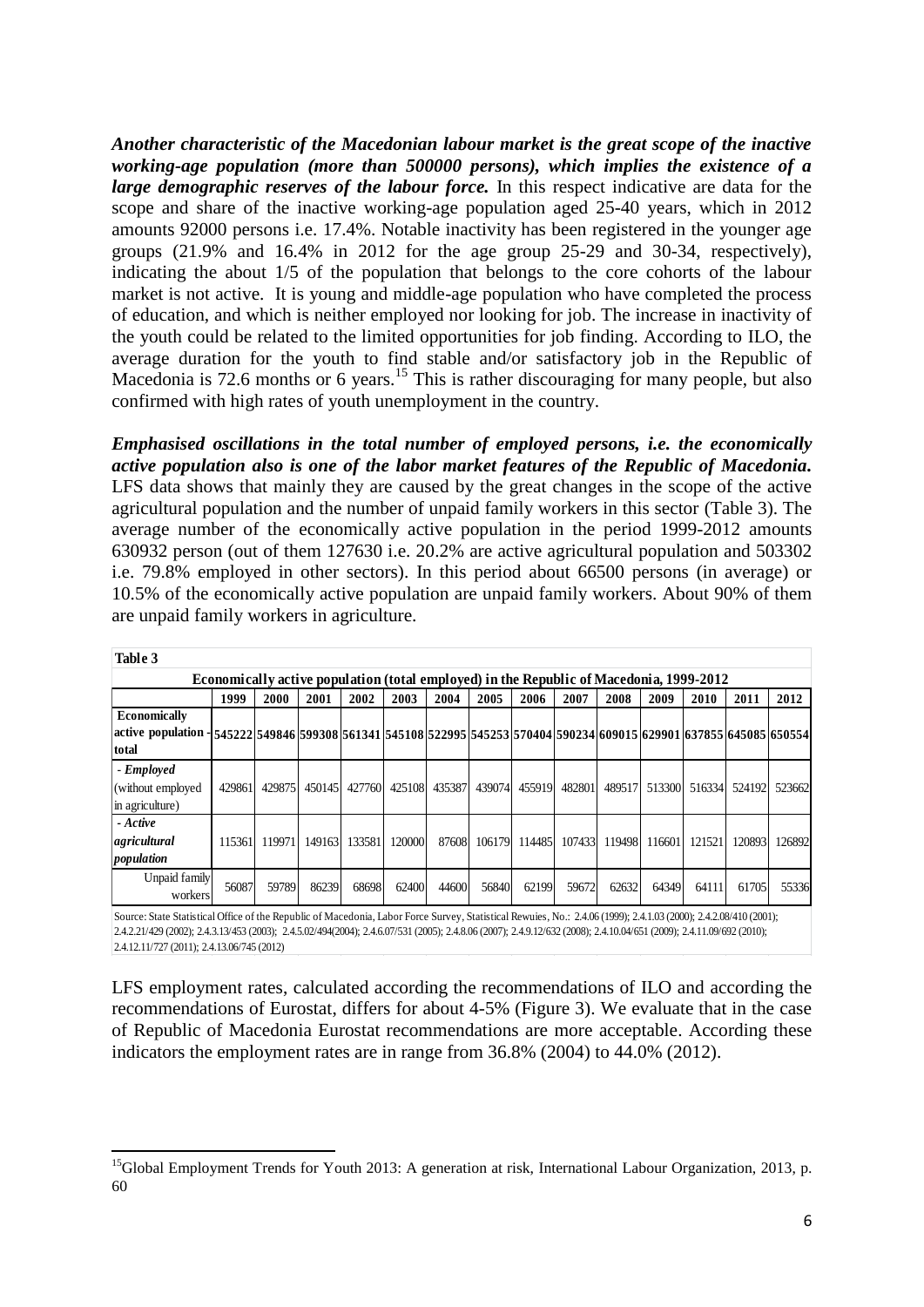

Source: Same as in Table 2

Great part of the active agricultural population are not registered as formaly employed. Beside that in the period of transition significant increase recorded the number of employees in the informal economy. Having in mind allavailable data sources for the employment in the Republic of Macedonia<sup>16</sup> we estimate that today the total employment amounts about  $628000$ persons (507000 persons in formal economy, 80000 unregistered agricultural workers and 75000 persons in informal economy), and employment rate approximately 50%.

*In last two decades the number of unemployed persons and the unemployment rates encountered a huge increase.*Their values are varying depending of the data source. As for the unemployment three data sources are available: Employment Agency registration of the unemployed persons, Labour Force Survey (LFS) and Population Censuses in 1994 and 2002 (Table 4). Based on the data from the Employment Agency of the Republic of Macedonia the registered unemployment has increased from 156323 (1990) to 391072 persons (2004), and after that noticed continuous decrease. So, since 2010 the difference between these data and LFS data was significantly decreased. Nevertheless, the number of unemployed persons and unemployment rates remains on high level by both data sources.

Having in mind that part of the registered (declared) unemployed persons are not active job seekers as well as the scope of the inactive young and middle-age population (about 92,000 persons) we estimate that the real figure of the unemployed persons today amounts about 250,000 persons, and the unemployment rate about 27%. It means that the unemployment in the Republic of Macedonia is extremely high.

**<sup>.</sup>** <sup>16</sup>Data from: Registration, LFS data, Population censuses, Finansial reports, Health Insurance Fond, Pension Insurance Fond, Agency for Promotion of Enterpreneurship.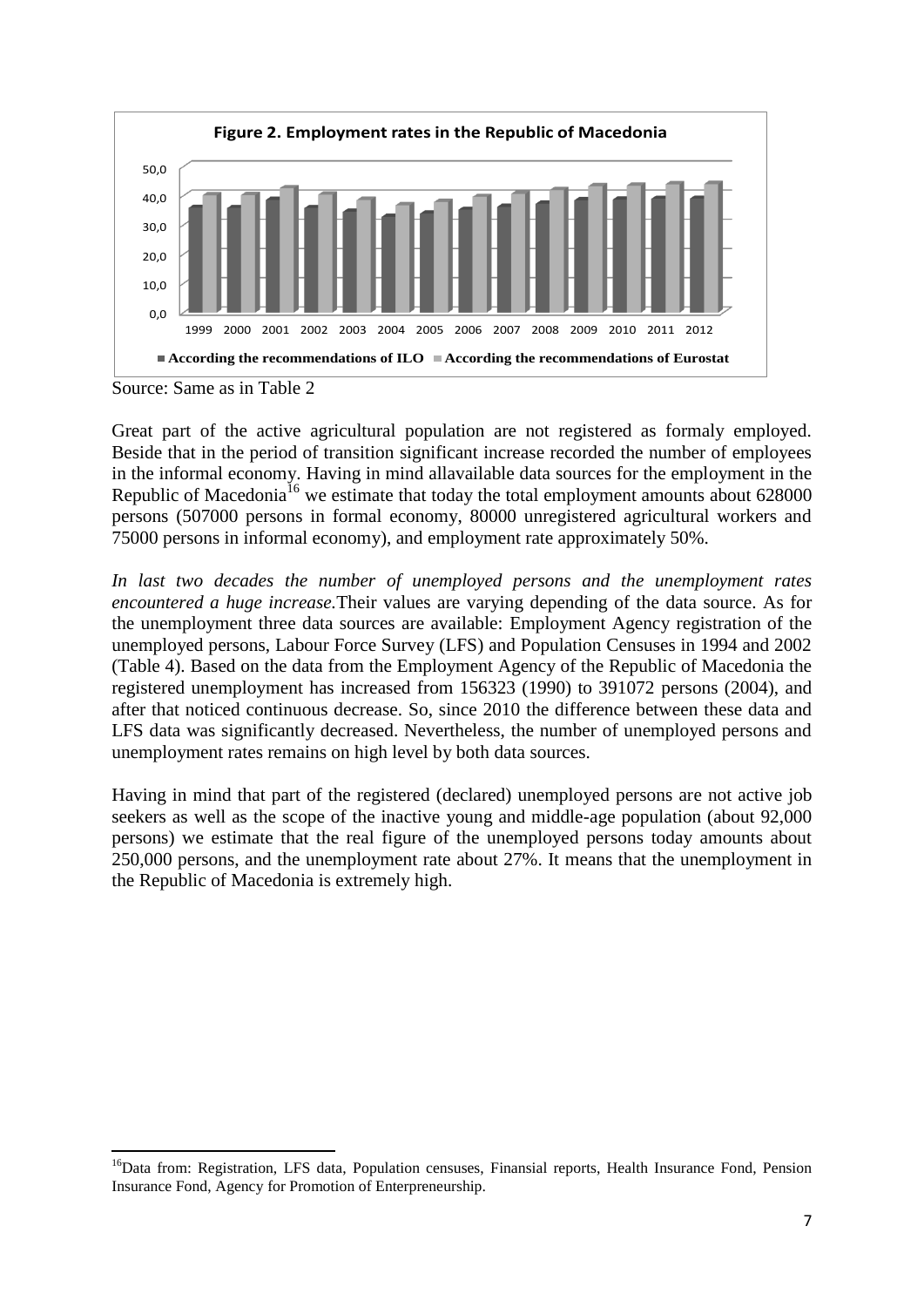#### *Table 4*

|      |               | <b>Registered</b><br>unemployment         | <b>Population census</b> |                                      |               |                                                  |  |
|------|---------------|-------------------------------------------|--------------------------|--------------------------------------|---------------|--------------------------------------------------|--|
| Year | <b>Number</b> | <b>Unemploy-</b><br>ment rate<br>$(\%) *$ | <b>Number</b>            | <b>Unemploy-</b><br>ment rate<br>(%) | <b>Number</b> | <b>Unemploy-</b><br>ment rate<br>$(\frac{0}{0})$ |  |
| 1990 | 156,323       | 23.6                                      |                          |                                      |               |                                                  |  |
| 1991 | 164,816       | 26.0                                      |                          |                                      |               |                                                  |  |
| 1992 | 172,089       | 27.8                                      |                          |                                      |               |                                                  |  |
| 1993 | 174,848       | 29.3                                      |                          |                                      |               |                                                  |  |
| 1994 | 185,906       | 32.0                                      |                          |                                      | 186689        | 24.0                                             |  |
| 1995 | 216,222       | 37.7                                      |                          |                                      |               |                                                  |  |
| 1996 | 235,135       | 40.9                                      | 251,489                  | 31.9                                 |               |                                                  |  |
| 1997 | 250,508       | 34.5                                      | 288,213                  | 36.0                                 |               |                                                  |  |
| 1998 | 275,232       | 35.9                                      | 284,064                  | 34.5                                 |               |                                                  |  |
| 1999 | 332,812       | 40.5                                      | 261,451                  | 32.4                                 |               |                                                  |  |
| 2000 | 366,211       | 42.7                                      | 261,711                  | 32.2                                 |               |                                                  |  |
| 2001 | 360,340       | 42.8                                      | 263,196                  | 30.5                                 |               |                                                  |  |
| 2002 | 374,144       | 43.8                                      | 263,483                  | 31.9                                 | 283123        | 38.1                                             |  |
| 2003 | 390,361       | 45.3                                      | 315,868                  | 36.7                                 |               |                                                  |  |
| 2004 | 391,072       | 45.4                                      | 309,286                  | 37.2                                 |               |                                                  |  |
| 2005 | 359989        | 43.4                                      | 323934                   | 37.3                                 |               |                                                  |  |
| 2006 | 366551        | 43.0                                      | 321275                   | 36.0                                 |               |                                                  |  |
| 2007 | 357166        | 41.4                                      | 316905                   | 34.9                                 |               |                                                  |  |
| 2008 | 343363        | 39.0                                      | 310409                   | 33.8                                 |               |                                                  |  |
| 2009 | 341295        | 36.4                                      | 298874                   | 32.2                                 |               |                                                  |  |
| 2010 | 321341        | 36.5                                      | 300439                   | 32.0                                 |               |                                                  |  |
| 2011 | 281144        | 32.8                                      | 294963                   | 31.4                                 |               |                                                  |  |
| 2012 |               |                                           | 292502                   | 31.0                                 |               |                                                  |  |

**Number of unemployed persons and unemployment rates in the Republic of Macedonia, 1990-2012** 

Source: State Statistical Office of the Republic of Macedonia, Labor Force Survey;

Population censuses 1994 and 2002; Employment Agency of the Republic of Macedonia.

As main characteristics of the unemployment in the Republic of Macedonia could be distinguished:

 *High female unemployment.* In the period 2000-2012 female unemployment rates were in range from 38.4% (2005) to 30.3% (2012), and male unemployment rates from 37,0% (2003) to 29.5% (2001).

 *Rather high unemployment rates of the young population*. The share of the unemployed population aged 15-34 in the total unemployed population is particularly high and reached 50.5% in 2012, despite the declining trend from 64% in 2000. Unemployment rates of youth (by five-year age groups) in 2012 amounts: 53.0% (20-24), 45.1% (25-29) and 29.6% (30-34);

 *Significant changes in the educational structure of the young and middle-age unemployed persons.* As presented on the Figure 3, the number of the unemployed persons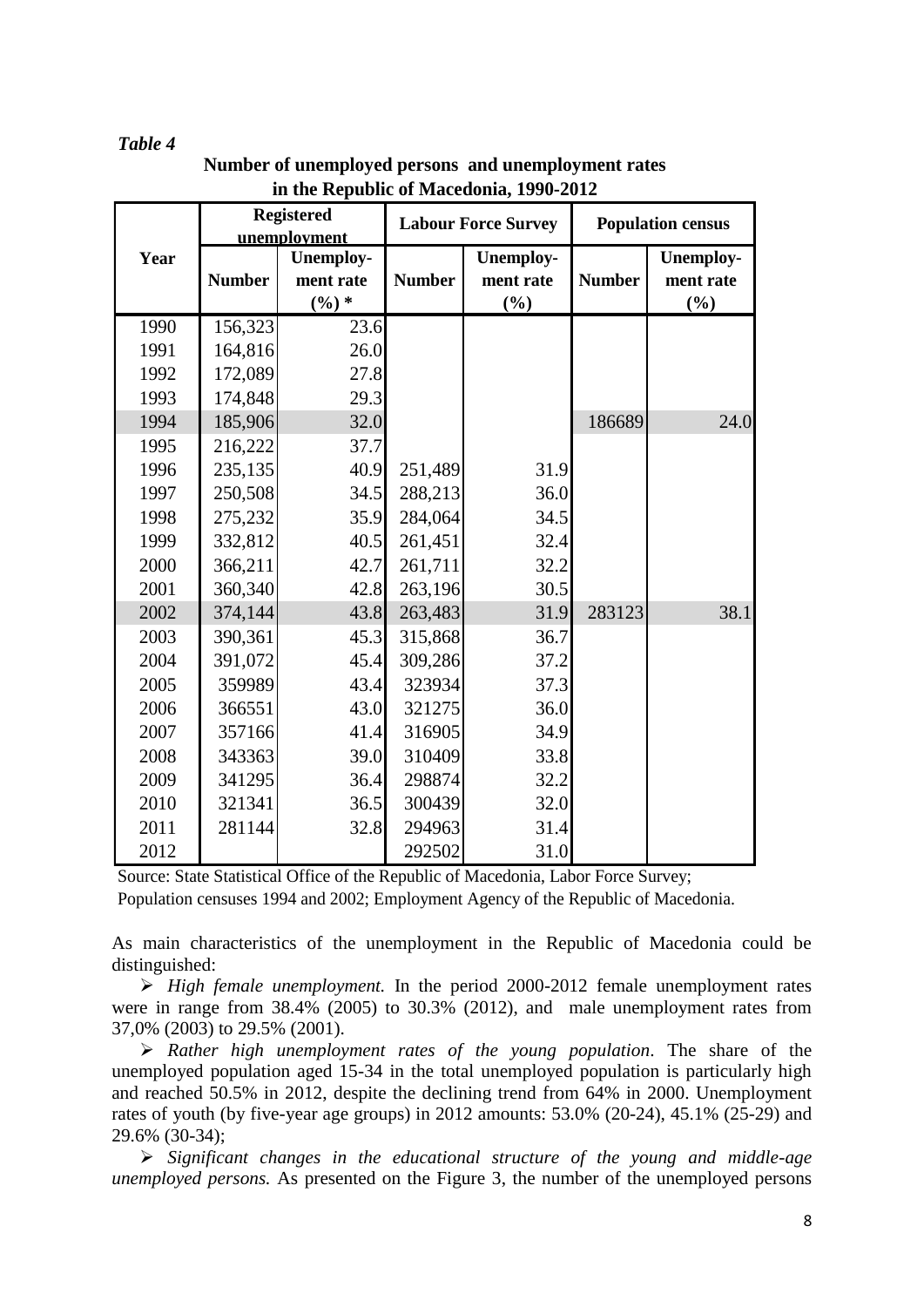aged 20-34 with university degree has significantly increased in the period 2007-2012. This reflects into increase of the share of the age group 20-34 in the total unemployed with higher and university degree from 59.8% in 2000 up to 72.2% in 2012. In terms of share of the total unemployed with higher and university education in the total unemployment, there was an increase from 7.8% in 2000 up to 15.5% in 2012. Changes in the educational structure of the unemployed were determined by introduction of the compulsory secondary education since 2008, as well as reforms in the process of tertiary education that have significantly increased the enrolment rates at the Universities.



Source: Same as in Table 2

**.** 

 *There is certain mismatch between the supplied and demanded skills on the labour market.*In this context, Skill needs analysis (SNA) model for short-term labour market forecastin the Republic of Macedonia was established in 2006.<sup>17</sup>With regards to the labour force with tertiary education, the results of the SNA in the period 2006-2010 show that there is continuous deficit for the following occupations: electrical engineers (courses: telecommunication, electronics, robotic management with technical systems); mechanical engineers; IT technicians; pharmacists, engineers in the textile industry; engineerstechnologists and other.<sup>18</sup>The shortage of mentioned professions is not caused by absence of relevant curriculums at the universities, but it is largely attributable to the lack of adequate or attractive jobs in the Republic of Macedonia, given that these profiles of tertiary educated persons are most often emigrating out of the country.

 *Longevity of the process of job-seeking is a serious problem of Macedonian labor market.* Statistical data about the long-term unemployment shows the share of the unemployment for 4 or more years dominates in the total unemployment. This indicator for persons aged 20-34 amounts 59.3% (in 2000), 64.4% (2005) and 50.3% (in 2012). In terms of five-year age groups, long-term unemployment also dominates, with notably high share in the total unemployment of the age group 30-34 ranging from 78.3% in 2000 up to 79.4% in 2005 and down to 65.6% in 2012.

<sup>&</sup>lt;sup>17</sup>The skill needs analyses (SNA) model is based on the survey of a representative sample of companies (with 10 and more employees) in which interviews of persons in charge about the expected needs for labour force in next 6-12 months were conducted. The collected data were processed and put in a broader economic context for forecasting of the short-term needs of labour force on a local and national level. The Employment Service Agency (ESA) has used the SNA regularly since 2007. It identifies specific skills requirements in eight sectors once a year.

<sup>18</sup> Employment Service Agency of the Republic of Macedonia: http://www.avrm.gov.mk/.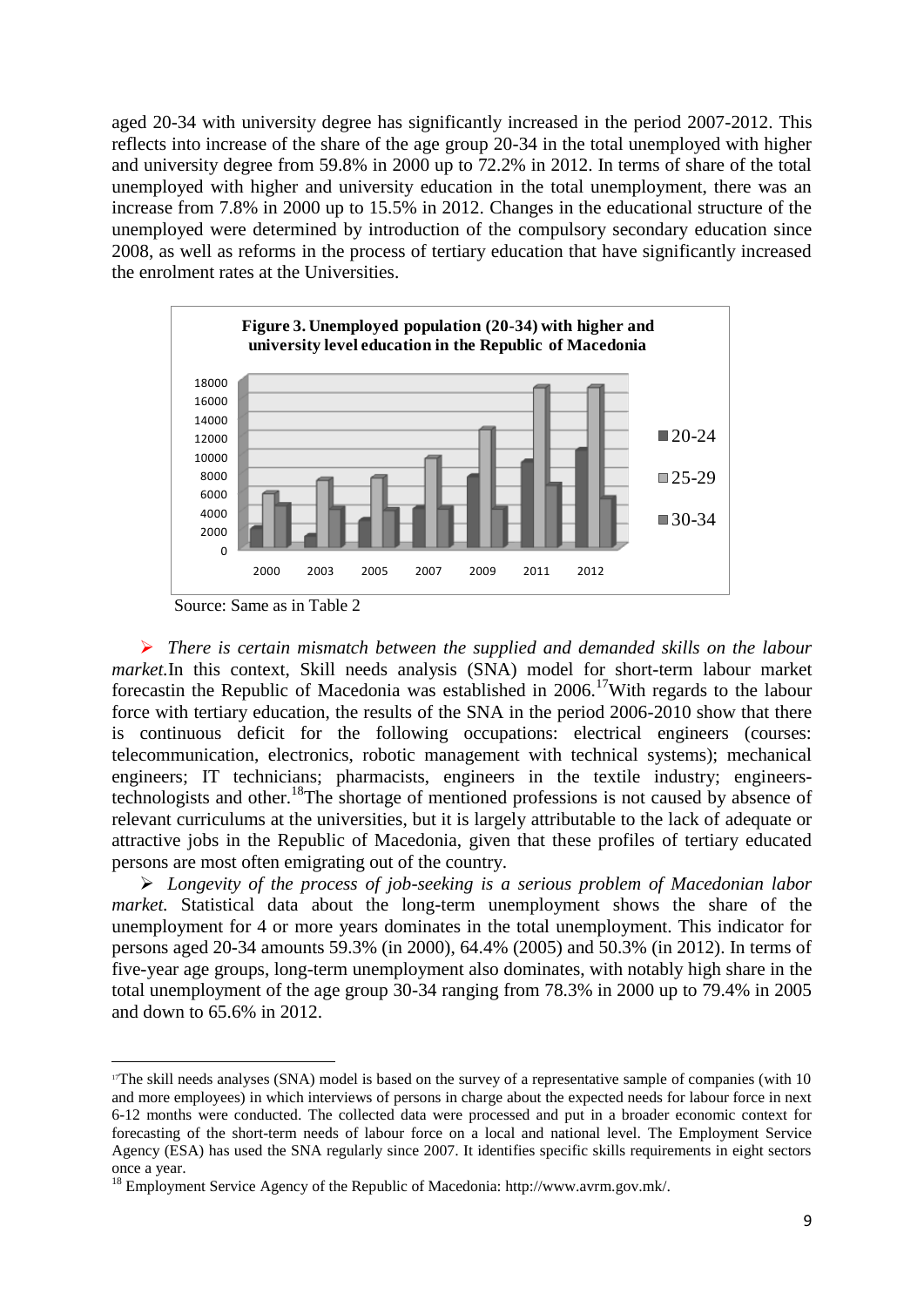The analysis of the size and structural characteristics of the unemployment in the Republic of Macedonia shows that it could not be fully framed in the basic unemployment types: frictional, structural and cyclic. Its cause-consequence interrelation is characterising it as lowgrowth unemployment and structural unemployment. Based on its dimensions and the shortterm and long-term consequences of such a huge unemployment, it is a complex and very severe problem to solve.

Concerning labour market issues since 2006 up until now in Republic of Macedonia were adopted and implemented following documents:

- *National employment strategy 2010*
- *National action plan for employment in the Republic of Macedonia 2006-2008*
- *National action plan for employment in the Republic of Macedonia 2009-2010*
- *National employment strategy 2015*
- *National action plan for employment in the Republic of Macedonia 2011-2013*
- *Operational plans for active employment policies and measures (for each year since 2007 up until now)*
- *Action plan for youth employment 2015*
- *Strategy for volunteering promotion and development 2010-2015 (and Action plan)*
- *Action plan for informal economy decrease for 2013 etc.*

The results of so far implemented strategies, action plans, programs, measures and activities were modest and did not contribute for significant improvement of the unfavorable situation on the labor market in the Republic of Macedonia.

#### **2.2. Main characteristics of the labor migration**

Unfavourable labour market changes as well as the overall unfavourable socio-economic situation since 1990 up until now were main push factor for a considerable rise of the emigration of Macedonian citizens abroad. Last two decades are distinctive period in which the highest emigration wave since the beginning of the economic emigration in the 1960s was noticed. This fact could be confirmed by the available (although not comprehensive) data from domestic and foreign sources. They show that the overall number of Macedonian emigrants abroad in this period may be estimated at more than 250,000 persons.

In this period *the Macedonian emigration can be classified in three types. Permanent family emigration or family reunification*, which started in the early nineties, still continues with relentless intensity. It was accompanied by a considerable intensity of permanent intellectual emigration. *Temporary and circular economic emigration (employment)* of Macedonian citizens in the neighbouring countries is also on the increase. Besides, there is a *temporary and circular economic emigration for other reasons.* In addition, a small number of Macedonian citizens have left the country *illegally or sought international protection* in other countries.

The Population Census in 1994 registered 173,611 Macedonian citizens abroad, of which 45,888 persons have left the country during 1990-1994. The census data of 2002 covers only the citizens who have been abroad for less than one year, and this number amounts to 35,123 persons. The regularly published data from the State Statistical Office on immigrants and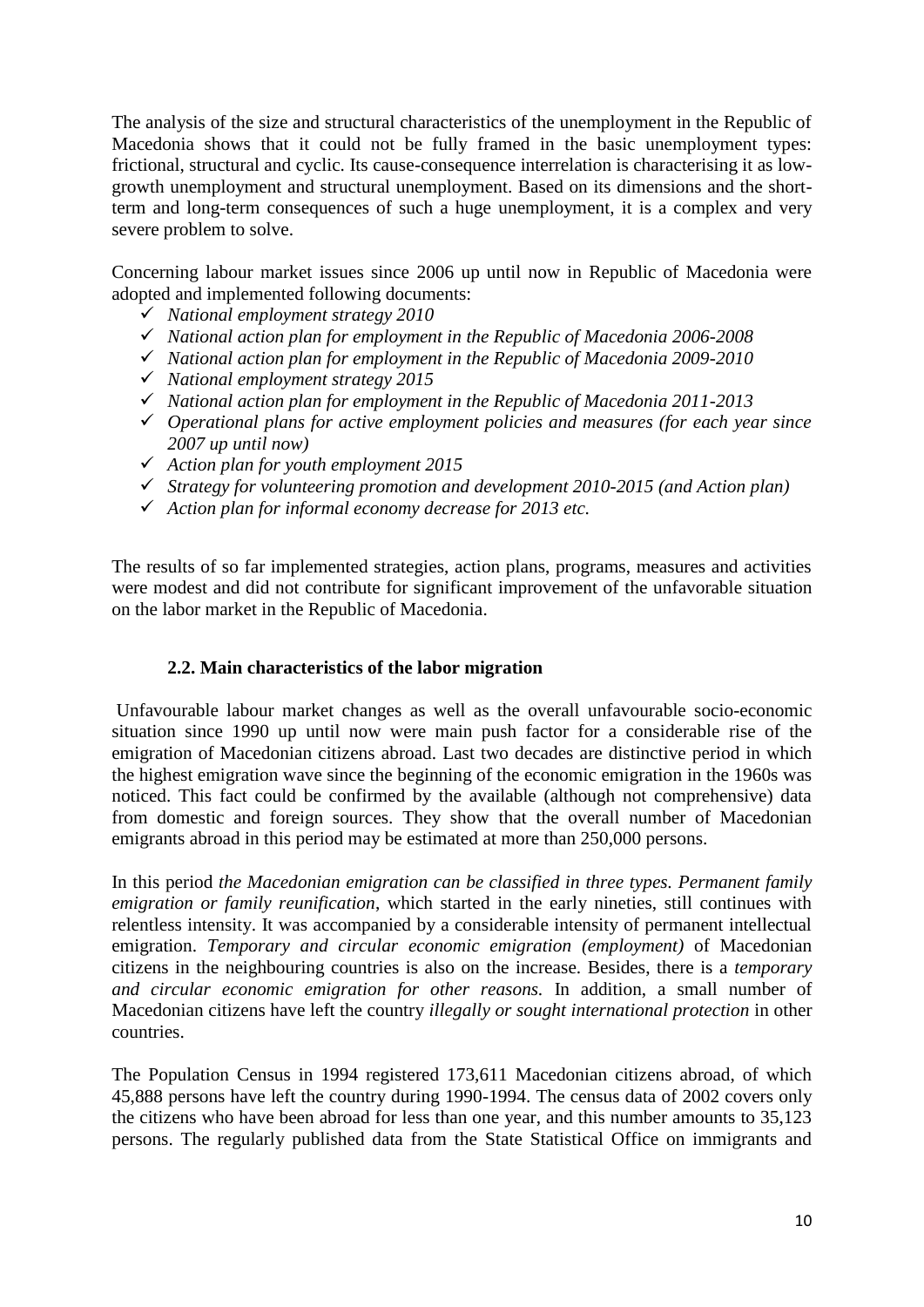emigrants cover only citizens who officially report their stay abroad<sup>19</sup>. According to these data in the period 1994-2010 only about 8,000 Macedonian citizens have left the country. However, these data on the scope of the emigration abroad do not reflect the real situation.

Foreign data sources on outgoing migrants show that the emigration of Macedonian citizens in the last two decades has continued with undiminished intensity. It could be confirmed by Eurostat data on the international migration flows i.e. on immigration by citizenship. The data show an increase of the migration flows of Macedonian citizens in the European Union receiving countries, which in the period 2002-2009 amounts to more than 10,000 persons per  $year<sup>20</sup>$ . As a result of the increased migration flows, the number (migration stock) of Macedonian citizens in the EU receiving countries from about 34,000 persons in 1996 reached183,000 persons in 2012 (Table 5.).

| Table 5                                                             |       |             |                   |                                                      |       |        |                      |       |                                                                                   |                                    |        |        |        |        |        |               |        |
|---------------------------------------------------------------------|-------|-------------|-------------------|------------------------------------------------------|-------|--------|----------------------|-------|-----------------------------------------------------------------------------------|------------------------------------|--------|--------|--------|--------|--------|---------------|--------|
|                                                                     |       |             |                   |                                                      |       |        |                      |       | Number of Citizens of the Republic of Macedonia in Particular Countries of Europe |                                    |        |        |        |        |        |               |        |
|                                                                     |       |             |                   |                                                      |       |        |                      |       | (migration stock data according citizenship), period 1996-2012                    |                                    |        |        |        |        |        |               |        |
| Country                                                             | 1996  | 1997        | 1998              | 1999                                                 | 2000  | 2001   | 2002                 | 2003  | 2004                                                                              | 2005                               | 2006   | 2007   | 2008   | 2009   | 2010   | 2011          | 2012   |
| <b>European</b><br>Union                                            |       | 33984 54395 | 61511             | 71482                                                | 79271 | 107149 | 109493 119638 137369 |       |                                                                                   | 189894                             | 152905 | 169474 | 179879 | 191983 |        | 179887 184394 | 183031 |
| Austria                                                             |       |             |                   |                                                      |       | 13696  | 13202                | 14427 | 15288                                                                             | 15998                              | 16275  | 16271  | 16529  | 16969  |        |               |        |
| Belgium                                                             |       |             |                   | 826                                                  |       | 1119   | 2462                 | 1747  |                                                                                   |                                    |        |        | 2703   | 2931   | 3290   | 5976          | 7068   |
| Bulgaria                                                            |       |             |                   |                                                      |       | 1391   |                      |       |                                                                                   |                                    |        |        | 1373   | 1385   | 1449   | 1335          | 1223   |
| Czech Republic                                                      |       |             |                   |                                                      | 1170  | 921    | 761                  | 845   | 843                                                                               | 821                                | 1116   | 1277   | 1481   | 1817   | 1989   | 1854          | 1770   |
| Cyprus                                                              |       |             |                   |                                                      |       |        |                      |       |                                                                                   |                                    |        |        |        |        |        |               |        |
| Denmark                                                             |       |             | 834               | 1103                                                 | 1415  | 1545   | 1694                 | 1803  | 1898                                                                              | 1949                               | 2024   | 2109   | 2185   | 2259   | 2337   | 2416          | 2499   |
| Estonia                                                             |       |             |                   |                                                      |       |        |                      |       |                                                                                   |                                    |        |        |        |        |        |               |        |
| Finland                                                             |       | 53          | 80                | 116                                                  | 131   | 144    | 150                  | 147   | 155                                                                               | 167                                | 163    | 162    | 155    | 170    | 192    | 199           | 218    |
| France                                                              |       |             |                   | 2073                                                 |       |        |                      | 2073  |                                                                                   | 2839                               |        |        |        |        |        |               |        |
| Germany                                                             | 33984 | 38774       | 42550             | 46167                                                | 49420 | 51841  | 55986                | 58250 | 61019                                                                             | 61105                              | 62093  | 66219  | 66433  | 66196  | 66651  | 70140         | 71517  |
| Greece                                                              |       |             | 44                |                                                      |       | 747    |                      |       |                                                                                   |                                    |        |        |        |        |        |               |        |
| Hungary                                                             |       |             | 26                | 34                                                   | 43    | 41     | 39                   | 32    | 50                                                                                | 52                                 | 56     | 62     | 77     | 81     | 128    | 144           | 141    |
| Ireland                                                             |       |             |                   |                                                      |       |        |                      |       |                                                                                   |                                    |        |        |        | 28     | 36     | 34            | 40     |
| Italy                                                               |       | 11596       | 13456             | 16647                                                | 21110 | 26051  | 28073                | 34019 | 51208                                                                             | 58460                              | 63245  | 74162  | 78090  | 89066  | 92847  | 89900         | 85825  |
| Latvia                                                              |       |             |                   |                                                      |       |        |                      |       |                                                                                   | 19                                 | q      | 3      | 3      |        |        |               |        |
| Lithuania                                                           |       |             |                   |                                                      |       |        |                      |       |                                                                                   | 3                                  | 3      | 9      | 12     |        |        |               |        |
| Luxembourg                                                          |       |             |                   |                                                      |       | 356    |                      |       |                                                                                   |                                    |        |        |        |        |        |               |        |
| Malta                                                               |       |             |                   |                                                      |       | 25     |                      |       |                                                                                   |                                    |        |        | 23     |        |        |               |        |
| Netherlands                                                         |       | 449         | 480               | 505                                                  | 500   | 590    | 646                  | 677   | 711                                                                               | 762                                | 762    | 710    | 711    | 717    | 764    | 775           | 843    |
| Poland                                                              |       |             |                   |                                                      |       |        | 88                   |       |                                                                                   |                                    |        | 63     | 65     | 91     | 97     | 96            | 53     |
| Portugal                                                            |       |             |                   |                                                      |       | 22     | 24                   | 27    |                                                                                   |                                    |        | 44     | 51     | 19     | 20     | 11            |        |
| Romania                                                             |       |             |                   |                                                      |       |        | 120                  |       | 120                                                                               | 121                                | 121    | 121    | 121    | 120    |        |               | 142    |
| Slovakia                                                            |       |             |                   |                                                      |       |        |                      |       | 388                                                                               | 185                                | 204    | 580    | 651    | 349    | 421    | 488           | 392    |
| Slovenia                                                            |       | 2200        | 2412              | 2277                                                 | 3565  | 4125   | 4323                 | 3897  | 4057                                                                              | 4134                               | 5122   | 5936   | 7448   | 7818   | 9087   | 8817          | 9079   |
| Spain                                                               |       | 19          | 33                | 56                                                   | 92    | 148    | 209                  | 273   | 305                                                                               | 354                                | 424    | 408    | 471    | 530    | 509    | 549           | 538    |
| Sweden                                                              |       | 1303        | 1594              | 1676                                                 | 1819  | 1925   | 1715                 | 1420  | 1326                                                                              | 1304                               | 1288   | 1338   | 1297   | 1434   | 1517   | 1660          | 1683   |
| United Kingdom                                                      |       |             |                   |                                                      |       | 2459   |                      |       |                                                                                   | 41621                              |        |        |        |        |        |               |        |
| <b>Other</b>                                                        |       |             |                   |                                                      |       |        |                      |       |                                                                                   |                                    |        |        |        |        |        |               |        |
| European                                                            |       |             |                   |                                                      |       |        |                      |       |                                                                                   |                                    |        |        |        |        |        |               |        |
| countries                                                           |       |             | 39611 45330 48723 | 51403                                                | 54597 | 56191  | 59136                | 60421 | 61141                                                                             | 61381                              |        |        | 59664  | 58810  | 60165  |               |        |
| Iceland                                                             |       |             | 3                 | 6                                                    | 10    | 16     | 17                   | 20    | 18                                                                                |                                    |        |        |        |        |        |               |        |
| Liechtenstein                                                       | 71    | 71          | 77                | 77                                                   | 80    | 83     | 98                   | 107   | 113                                                                               |                                    |        |        |        |        |        |               |        |
| Norway                                                              |       | 113         | 140               | 178                                                  | 207   |        | 289                  | 341   | 334                                                                               | 373                                |        |        |        |        |        |               |        |
| Switzerland*                                                        | 39540 | 45146       | 48503             | 51142                                                | 54300 | 56092  | 58585                | 59953 | 60676                                                                             | 61008                              |        |        | 59664  | 58810  | 60165  |               |        |
| Ukraine                                                             |       |             |                   |                                                      |       |        | 147                  |       |                                                                                   |                                    |        |        |        |        |        |               |        |
| <b>TOTAL</b>                                                        |       |             |                   | 73595 99725 1E+05 122885 133868 163340 168629 180059 |       |        |                      |       | 198510                                                                            | 251275 152905 169474 239543 250793 |        |        |        |        | 240052 |               |        |
| $\ast$<br>Switzerland Migration Office data for 2008, 2009 and 2010 |       |             |                   |                                                      |       |        |                      |       |                                                                                   |                                    |        |        |        |        |        |               |        |

\* Switzerland Migration Office data for 2008, 2009 and 2010<br>Source: Eurostat (2011): Population by sex, age and citizenship (migr\_pop1ctz). in: http://epp.eurostat.ec.europa.eu; Council of Europe, Recent Demographic Develo Europe; Switzerland Migration Office: http://www.bfm.admin.ch/content/bfm/en/tools/kontakte.html

**.** 

<sup>&</sup>lt;sup>19</sup> Sources of the data on the movement (migration) of the population are the immigration and emigration records on the changes of permanent place of residence obtained from the regional offices of the Ministry of Interior of the Republic of Macedonia. On the basis of these data, the State Statistical Office is processing and publishing data on international migration (covers the movement of Macedonian citizens to and from other countries, as well as the movement of foreigners).

<sup>&</sup>lt;sup>20</sup> Public statistics in the country are incomplete and only indirect estimations are available. In these circumstances, the scope of emigration could be approximated only through the foreign data sources from international institutions and receiving countries. But, not less difficult is the collection and calculation of the exact number of Macedonian migrants from destination countries' statistics. These data sources do not always report such data accurately.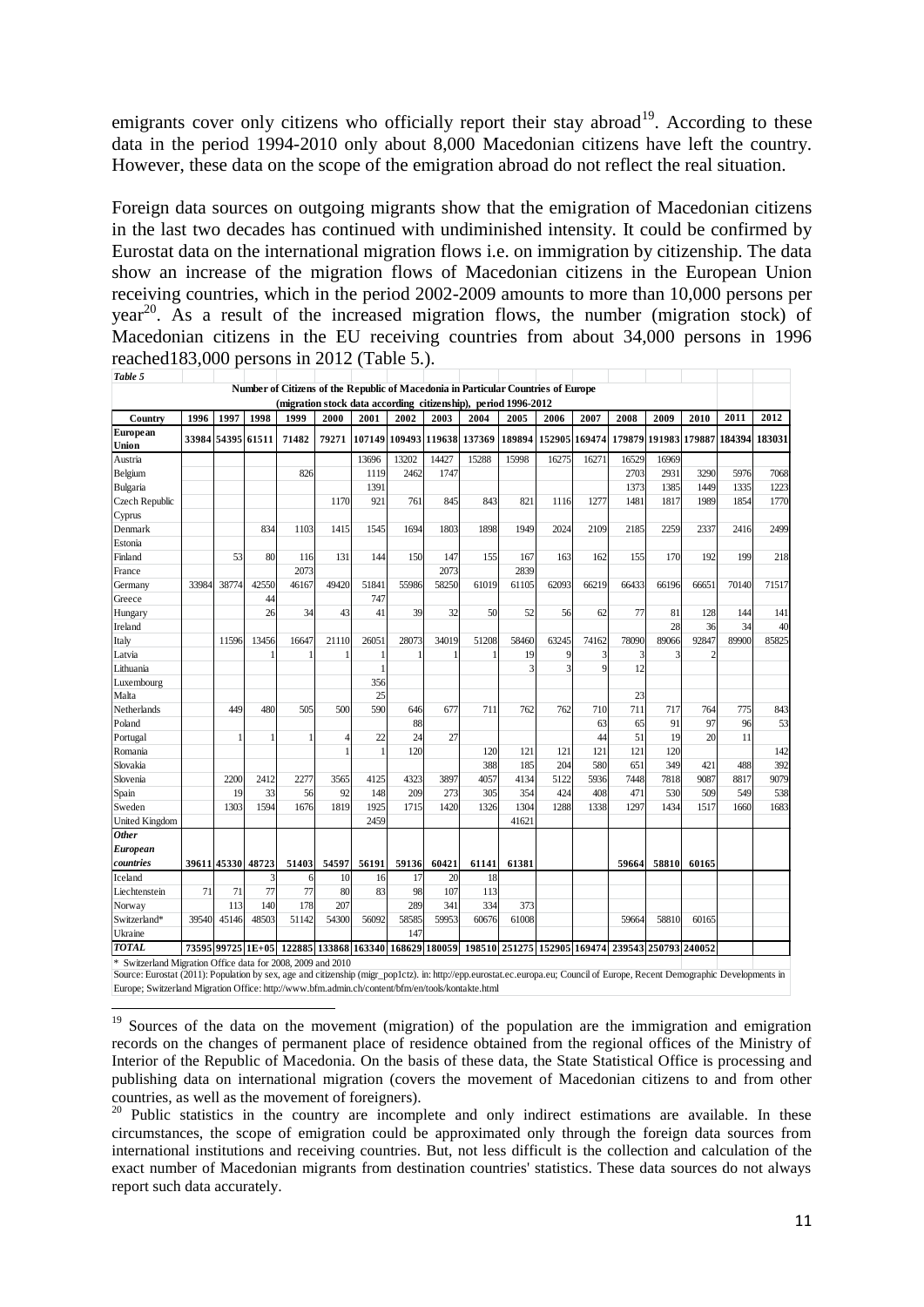In recent years, there has been an evident increase in the *temporary stay abroad.* In the absence of complete and relevant data, on the basis of a number of indicators, one can conclude that there is a significant increase of temporary emigration for reasons of employment, family matters, and schooling or on other grounds<sup>21</sup>.

The *re-migration trends* since 1990register a tendency of decline. Census data show that the number of returnees from abroad decreased from about 20.800 (1981) to 14.000 persons (1994). The statistical evidence on returnees in the country is scarce, particularly concerning voluntary returns. Nevertheless, there is no evidence for the impact of economic and financial crisis on emigration and re-migration trends. World Bank and Eurostat data shows that since 2008 there are no significant changes in the migration stocks of Macedonian citizens abroad. In last year's their number has even increased, which means that there was an inflow of new Macedonian migrants and no return migration increase.

Having in mind all available data sources for the migration stocks according to citizenship, one can conclude that the five countries with the highest rates of Macedonian immigrants worldwide are: Australia, Italy, Germany, USA and Switzerland. Regarding the European Union in particular, the five countries with the highest rates of Macedonian immigrants are: Italy, Germany, Austria, Slovenia and Belgium (Eurostat data) or Sweden (World Bank data). Concerning the changes of the number of Macedonian citizens in the European receiving countries, the highest increase was noticed in Germany, Switzerland and Italy, where in 2010 220,000 (Eurostat and other data sources) or about 247,800 Macedonian citizens were registered (World Bank data). Regarding the Balkan countries, Slovenia and Croatia are distinguished as most important receiving countries with about 27,700 Macedonian immigrants in 2010.

From the analysis of the available census data and foreign data sources, several conclusions could be drawn on the **demographic and the socio-economic characteristics of emigrants**:

- From 1971 to 1994, the *share of family members* in the total number of emigrants increased from 3.6% to 49.5%, which means that temporary emigration has been gradually transforming into a permanent one $^{22}$ .
- The share of *emigrants from rural areas* was prevailing (68.1% in 1981 and 58.2% in 1994), even with the significant increase of the emigration from the urban areas. The emigration abroad from the rural areas after 1994 continues with the same intensity.
- As for the *gender structure of the emigrants*, a rise in the number of women, especially the active ones has been notices. The share of women in the total number of migrants increased from 39.2% (1981) to 41.5% (1994). According to the Eurostat data in 2010, 44.0% of the 175,656 Macedonian migrants in the EU receiving countries were women (Eurostat, 2011). The increase of women migration is mainly caused by the increased family re-unification and intensification of the family emigration (dominantly permanent one) in the last two decades.
- \* The Census data about the *age structure* of the emigrants shows that a significant part of the active population of the country was abroad. The emigration rates of a certain age

1

<sup>&</sup>lt;sup>21</sup>Census data in 2002 showed that 35,123 persons had been abroad for a period of up to one year. Out of them 22,995 being either employed abroad or family members, and  $12,128$  stayed for other reasons (schooling, etc.).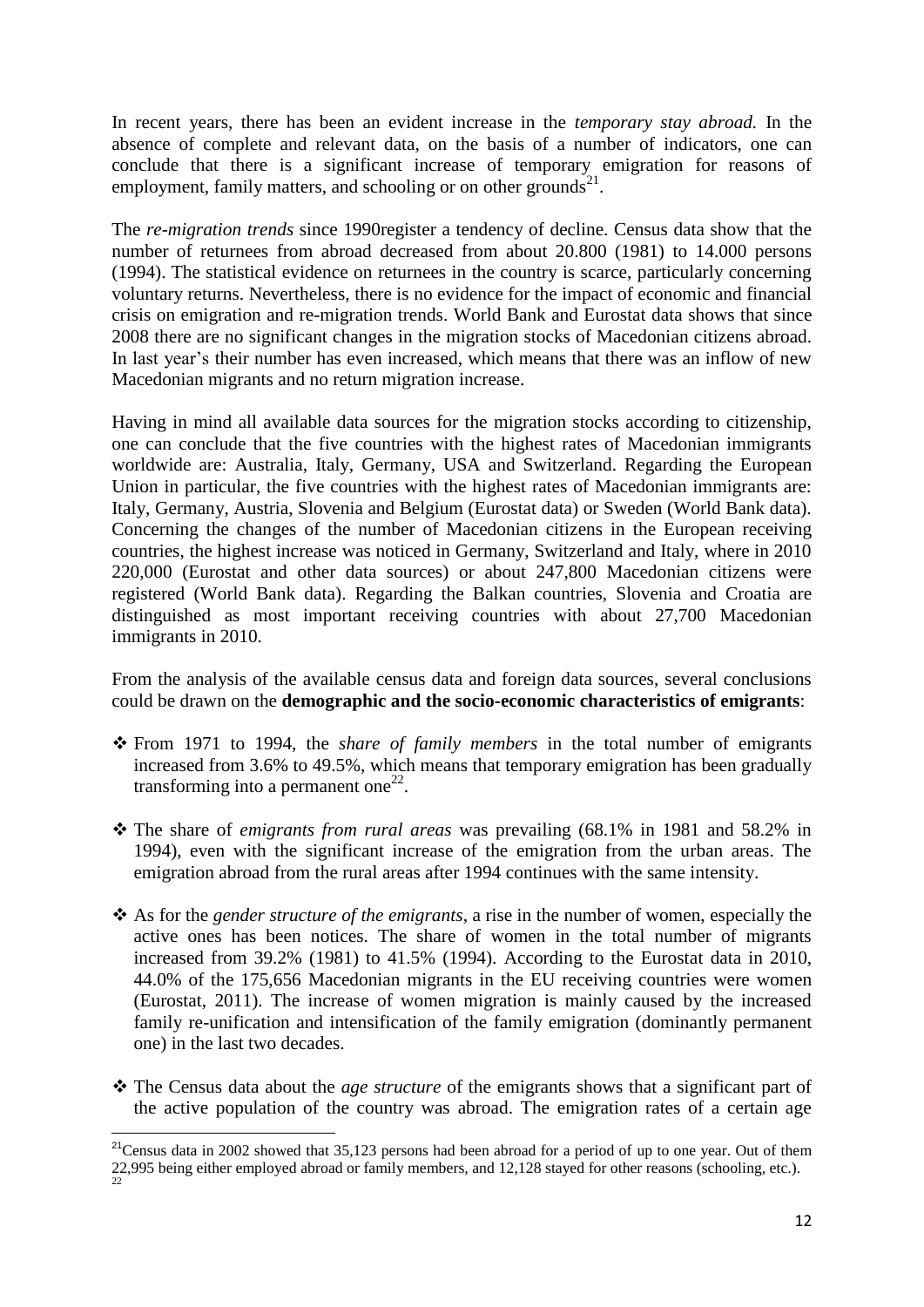group (the share of emigrants of a certain age group in the total population of the same age group) in 1981 and 1994 respectively amounts to: 4,4% and 6,9% (children 0-14); 4,4% and 9,9% (young population 15-29); 5,8% and 9,3% (working-age population); 4,6% and 8,1% (women's fertile contingent 15-49). The Eurostat data in 2010 show that 16.8% of the registered Macedonian migrants in the EU receiving countries were children (0-14), 80.0% - working–age population (15-64) and 3.2% - aged 65 and over.

 The changes in the number and structure of migrants based on *education* are quite evident. There is a significant increase in the number of emigrants with secondary (including upper secondary) and tertiary level of education<sup>23</sup>. Since 1990, the Republic of Macedonia experienced immense increase of emigration of highly educated persons (with tertiary level of education), which by all attributes could be treated as a "brain drain". At the beginning of the  $21<sup>st</sup>$  century, according to some estimation, about 20% of the total number of Macedonian citizens aged 15 and over with university education is residing abroad.<sup>24</sup>World Bank data shows that in the period 1997-2005 Macedonian emigration rate of the tertiary educated persons was about 29.4% (Graph 2). <sup>25</sup>A recent study of the European Commission shows that according to the World Bank data, in 2000, the Republic of Macedonia was a country with highest emigration rate of tertiary educated persons (29%) among EU candidate countries. $26$ 



In the last decade, particularly since 2005, the intellectual emigration from Republic of Macedonia has even further increased, as a result of the rise of the youth unemployment with tertiary level of education. This has been confirmed by the brain drain indicators of the World Economic Forum (WEF), ranking the Republic of Macedonia in the group of ten countries with highest intensity of brain drain in the period 2008-2012. More specifically, the Macedonian ranking has been as follows: 126 position out of 139 countries (2010-2011)**;** 125 out of 133 (2009-2010) and 126 out of 134 (2008-2009**)** 27 **.** According to the latest WEF data (2011-2012), Macedonia has been ranked 133rdout of 142 countries, indicating further threatening to the human capital of the country.

1

<sup>&</sup>lt;sup>23</sup> According to the census data, the share of migrants with primary level of education amounts to: 87.7% (1971), 83.1% (1981) and 56.9% (1994). At the same time the share of migrants with secondary level of education amounts to 11.0%, 11.7%, 32.0%, and of those with tertiary level education to 0.8%, 1.0% and 8.0% (State Statistical Office, 1971, 1981, 1996).

<sup>&</sup>lt;sup>24</sup>VericaJaneska,*Potential Intellectual Emigration from the Republic of Macedonia*, in: Economic Development, Journal of the Institute of Economics, 5, No. 1-2-3, Skopje, 2003, p. 67.

<sup>&</sup>lt;sup>25</sup>[TradingEconomics.com:](http://tradingeconomics.com/)[http://www.tradingeconomics.com/macedonia/emigration-rate-of-tertiary-educated](http://www.tradingeconomics.com/macedonia/emigration-rate-of-tertiary-educated-percent-of-total-tertiary-educated-population-wb-data.html)[percent-of-total-tertiary-educated-population-wb-data.html](http://www.tradingeconomics.com/macedonia/emigration-rate-of-tertiary-educated-percent-of-total-tertiary-educated-population-wb-data.html).

<sup>26</sup>*Social Impact of Emigration and Rural-Urban Migration in Central and Eastern Europe* (VT/2010/001) – Synthesis Report, European Commission& GVG, June 2012, p. 58.

<sup>27</sup>World Economic Forum, *Global Competitiveness Index Reports* 2008-2009; 2009-2010; 2010-2011; 2011- 2012, http://www.weforum.org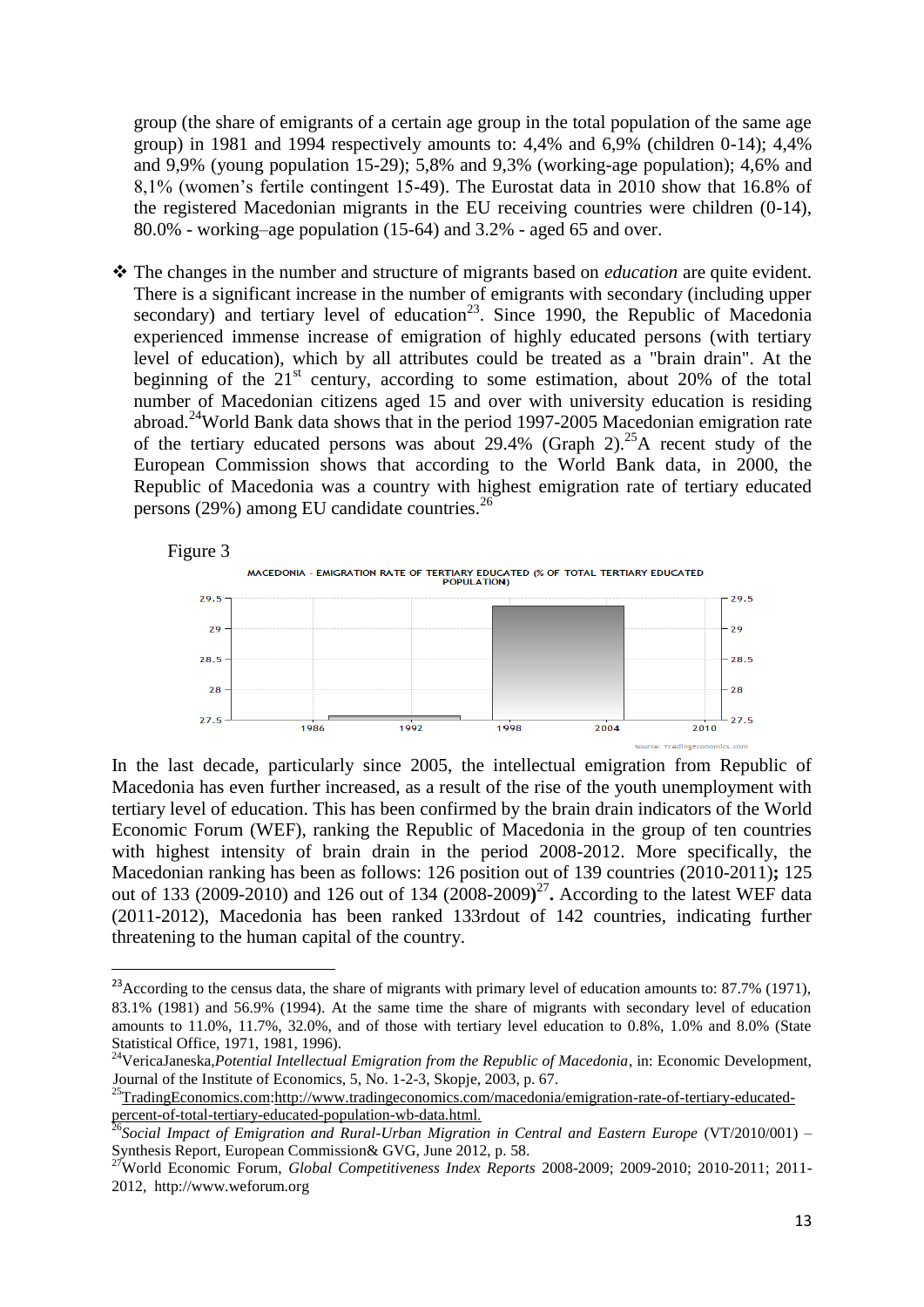According to the nationality, the Macedonians and the Albanians have the largest shares of emigrants abroad. The number of migrants of Albanian nationality has been constantly rising, especially in the period 1981-1994. In this period, the increase of the share of migrants of Albanian nationality in the total number of Macedonian citizens abroad (from 22.1% in 1981 to 29.6% in 1994) was mainly caused by the family re-unification. This trend continued after 1994.

As for the temporary and circular migration, no relevant data about demographic and socioeconomic characteristics of citizens who have sought international protection in other countries and returnees exist. A part of the young labour force from Macedonia emigrate for seasonal work in neighbouring countries (Greece, Montenegro), although there is no accurate data on the scope of this type of emigration $^{28}$ .

Although contemporary Macedonian emigration abroad lasts for five decades, there was no official policy for these migratory movements. It is only in 2008 and 2009 that the Resolution on Migration Policy for the period 2009-2014 and the Action plan on the Resolution on Migration Policy for the period 2009-2014 were adopted for the first time<sup>29</sup>.

In these documents set of measures and activities concerning emigration abroad are foreseen:  $\checkmark$  Measures for consistent application of the legal obligation for the reporting of departures/arrivals of the Macedonian citizens upon leaving/returning to the country;

 $\checkmark$  Diaspora mapping and creation of a database for distinct categories of migrants (businessmen, scientists, students, artists, etc.);

 $\checkmark$  Supporting temporary emigration and circulation of the labour force, including staff with higher education;

 $\checkmark$  Measures for facilitation of return of citizens from abroad;

 $\checkmark$  Creation of policy for reduction of intellectual emigration and return of highly educated persons from abroad;

 $\checkmark$  Measures concerning legal transfer of remittances and its productive use;

 $\checkmark$  Mobilization of the development potentials of the Diaspora for improvement of the local economic development.

The implementation of these measures is ongoing and thus it is early to evaluate the overall effects of the implementation of these documents. Having in mind the main determinant of the contemporary emigration abroad, its reduction could be expected only if the current unfavorable socio-economic situation, especially in the labor market, is improved.

## **CONCLUSION**

**.** 

Up until now, there was no an employment-oriented strategy in the Republic of Macedonia, funded on a coordinated and integrated approach that the factors in the institutional and macroeconomic framework include both employment and labour-market policy interventions.

Having in mind the determinant of the continued unemployment growth in the country in the last several decades, the development and the economic growth are starting presupposition for its gradual alleviation. The role of the government in those circumstances should be

 $^{28}$  There are indications that citizens seeking seasonal work abroad mostly originate from the rural population.

<sup>&</sup>lt;sup>29</sup>Government of the Republic of Macedonia, *Resolution for the Migration policy of the Republic of Macedonia 2009-2014*, 2008, Skopje

Government of the Republic of Macedonia, *Action Plan on the Resolution for the Migration policy of the Republic of Macedonia 2009-2014*, 2009, Skopje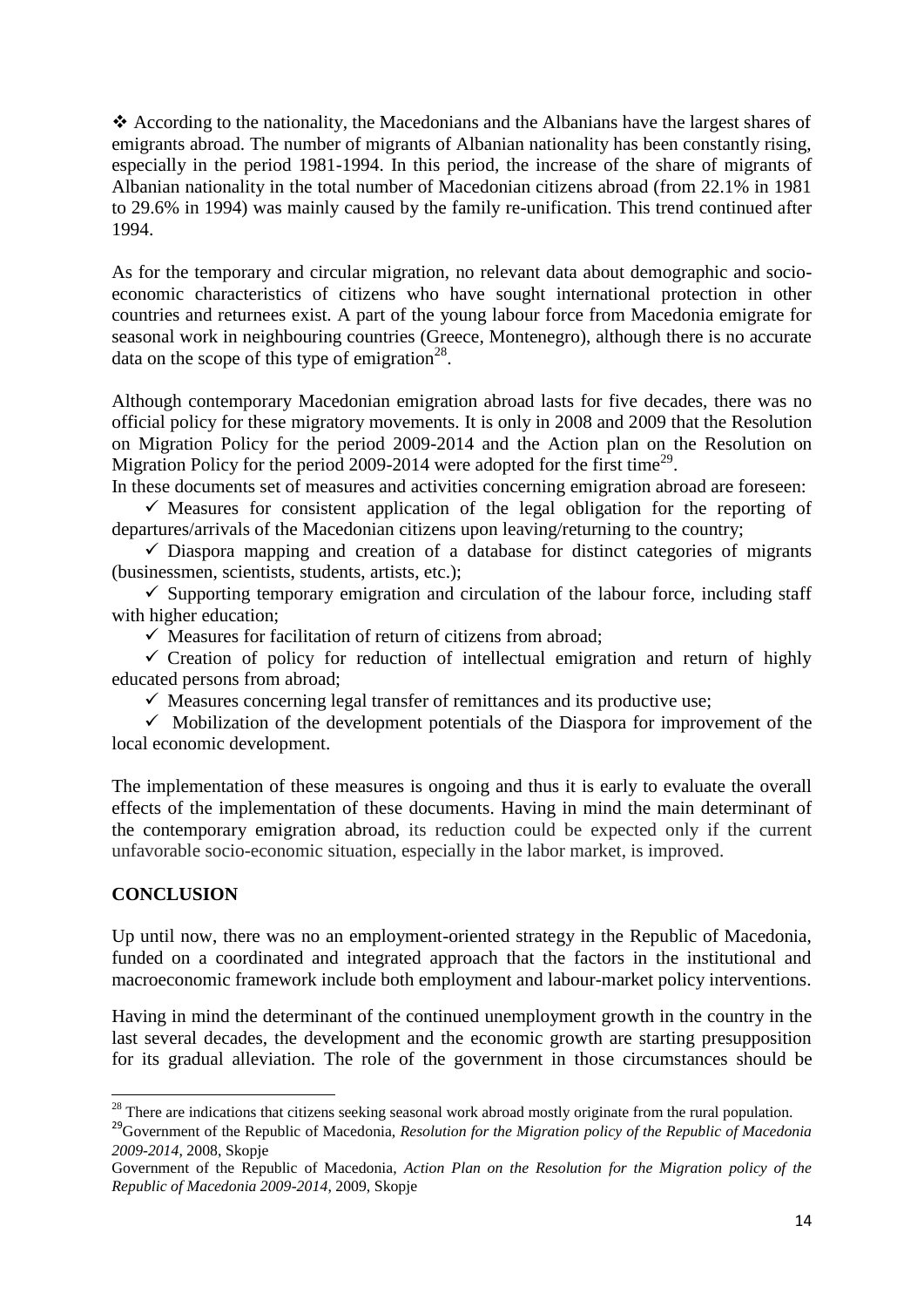focused toward generating adequate conditions for the intensification of the market economy development. In the same time the social aspects should not be neglected because they are a basis for the success of the economic reform.

Concerning the complexity of the unemployment problem, it is necessary to define a consistent employment policy that will encompass several domains. Thereat, the attention should be focused on two basic presuppositions: accelerating the economic development and generating new jobs, more precisely in providing higher level of labor force demand. In this respect, of particular importance is the creation of the macroeconomic framework of the employment policy which assumes creation of mix of sectoral policies (monetary policy, fiscal policy, wage policy, education policy, the policy of small and medium business, regional policy, agricultural policy, industrial policy, foreign trade policy, social policy). All these sectoral policies should coordinate their goals, measures and activities and towards achieving employment growth.

The analysis shows that large and continuous emigration from the Republic of Macedonia has not contributed to the socio-economic development and alleviation of the labor market problems. The valorisation of the influence of the emigration on the labour market should be first seen in the context of the transformation of the temporary migrations into permanent ones, which leads to a loss of significant part of the human capital. The mutual rise of emigration and unemployment since 1971 unambiguously indicates that the problem of unemployment could not be substantially released nor solved by emigration abroad. This conclusion especially applies to the period of transition when the emigration abroad was intensified and unemployment reached enormous dimensions.

Given the current unfavourable socio-economic conditions in the country, it is unquestionable that the emigration of Macedonian citizens will continue in the future. The key challenges related to emigration are:<sup>30</sup>

- Progress in terms of policy-making related to emigration, but weaknesses in terms of implementation of policies.
- Lack of reliable data on the scope of migration flows and structure of migrants and empirical research on the social problems and needs of vulnerable population groups affected by migration.
- High levels of permanent emigration (especially of the young and educated) and loss of significant part of the labour force.
- Insufficiently regulated temporary and circular emigration.

**.** 

- Inadequately developed linkages with the Macedonian Diaspora in terms of their increased desirable involvement and contribution to the socio-economic development of the country.
- Lack of precise insight into the remittances inflow into the country due to the usage of the unofficial channels and their low level of investment in favour of the country's' development etc.

<sup>30</sup> Bornarova S., Janeska V. (2012): European Commission & GVG *(2012): Social Impact of Emigration and Rural-Urban Migration in Central and Eastern Europe – Country Report Macedonia,* European Commission & GVG, p.24.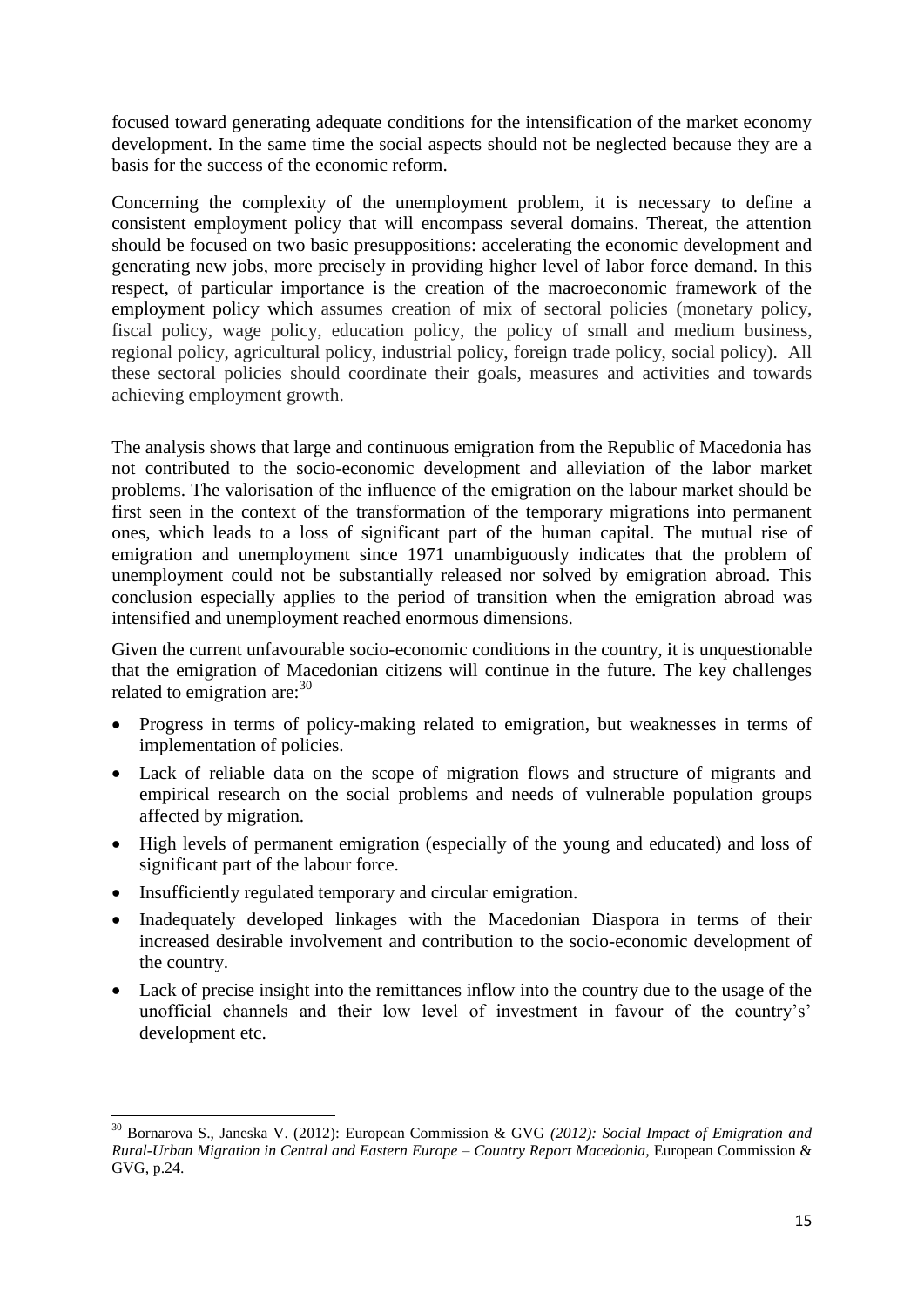### **Bibliography**

- 1. Bornarova S., Janeska V. (2012): European Commission & GVG *(2012): Social Impact of Emigration and Rural-Urban Migration in Central and Eastern Europe – Country Report Macedonia,* European Commission & GVG
- 2. Employment Service Agency of the Republic of Macedonia: [http://www.avrm.gov.mk/.](http://www.avrm.gov.mk/)
- 3. European Commission & GVG *(2012): Social Impact of Emigration and Rural-Urban Migration in Central and Eastern Europe* (VT/2010/001) – Synthesis Report
- 4. European Commission & GVG *(2012): Social Impact of Emigration and Rural-Urban Migrationin Central and Eastern Europe* (VT/2010/001) - Policy Brief
- 5. Global Employment Trends for Youth 2013: A generation at risk, International Labour Organization, 2013
- 6. Government of the Republic of Macedonia, *Resolution for the Migration policy of the Republic of Macedonia 2009-2014*, 2008, Skopje
- 7. Government of the Republic of Macedonia, *Action Plan on the Resolution for the Migration policy of the Republic of Macedonia 2009-2014*, 2009, Skopje
- 8. ILO Press Release of the Report: "Global Employment Trends for Youth 2013: A generation at risk",, 2013 [http://www.ilo.org/brussels/press/press-releases/WCMS\\_212981/lang--en/index.htm](http://www.ilo.org/brussels/press/press-releases/WCMS_212981/lang--en/index.htm)
- 9. Janeska, V. (2001): *Cintemporary International Migration, the Emigration from the Republic of Macedonia and the Socio-economic Development*, Institute of Economics, Skopje
- 10. Janeska, V. (2003): *Potential Intellectual Emigration from the Republic of Macedonia*, in: Economic Development, Journal of the Institute of Economics, 5, No. 1-2-3, Skopje
- 11. Janeska, V. (2012): *Higher Education Reforms and Graduate Unemployment in the Republic of Macedonia*, "Economic development", Journal of the Institute of Economics – Skopje (60 years 1952-2012), Year.14, No. 1, Skopje
- 12. State Statistical Office (1996): The 1994 Census of *Population, Households, Dwellings and Agricultural Holdings in the Republic of Macedonia*, Book I, Skopje
- 13. State Statistical Office (2004): *Census of Population, Households and Dwellings in the Republic of Macedonia*, 2002, Book I, Skopje
- 14. State Statistical Office of the Republic of Macedonia, Statistical Reviews on Poverty No. 4.1.3.94 (2003); 4.1.7.47 (2004-2006); 4.1.8.48 (2008-2010); 4.1.12.50 (2011)
- 15. State Statistical Office, Job Vacancies in the first quarter of 2013, No. 2.1.13.15, Skopje, June 2013
- 16. State Statistical Office, Labour Force Survey 2011, No. 2.4.12.11, Skopje, October 2012